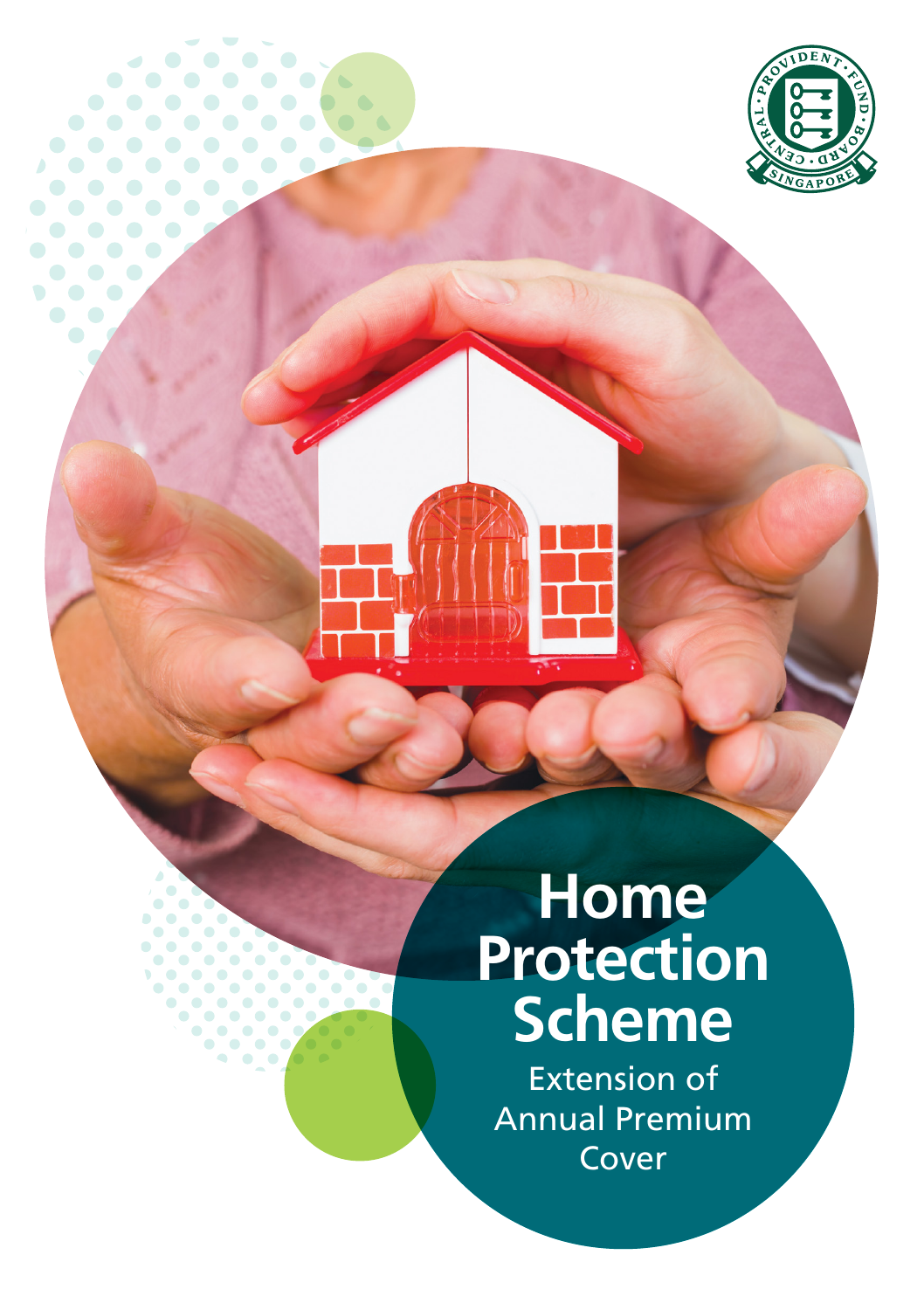The Home Protection Scheme (HPS) is a mortgage-reducing insurance that protects you and your loved ones from losing your HDB flat in the event of death, terminal illness or total permanent disability. HPS insures members up to age 65 or until the housing loans are paid up, whichever is earlier.

#### **1. What is a Single Premium (SP) and an Annual Premium (AP) cover under the HPS?**

Members who are insured under the HPS before 1 March 2001 are covered under the SP cover until age 55 or 60, depending on when they joined the scheme. The maximum cover age is stated on the SP certificate issued to members when their SP covers commenced. Members under SP paid their premium in a lump sum.

On the other hand, AP covers are issued from 1 March 2001 and will cover members up to age 65. Members under AP pay their premiums annually.

#### **2. Why do I need the AP cover when I already have a SP cover?**

Your previous SP cover will end when you reach the maximum cover age $^{\rm 1}.$ The AP cover will continue the insurance protection until you have repaid your housing loan or **reached age 65**, whichever is earlier. This helps to ensure that you and your family can continue to be protected from losing your home in the event of unforeseen circumstances.

SP members whose covers have ended are required to be insured under the new AP scheme if they still have outstanding housing loans and want to use their CPF savings to pay for the monthly housing instalments.

You may apply for exemption from the AP scheme if you have an equivalent private life insurance that covers your outstanding housing loan. You can also end your AP cover if you are no longer using your CPF savings to pay for the monthly housing instalment.

<sup>1</sup> The maximum age of cover for SP is either 55 or 60 depending on when you joined the scheme. This is stated on your SP certificate.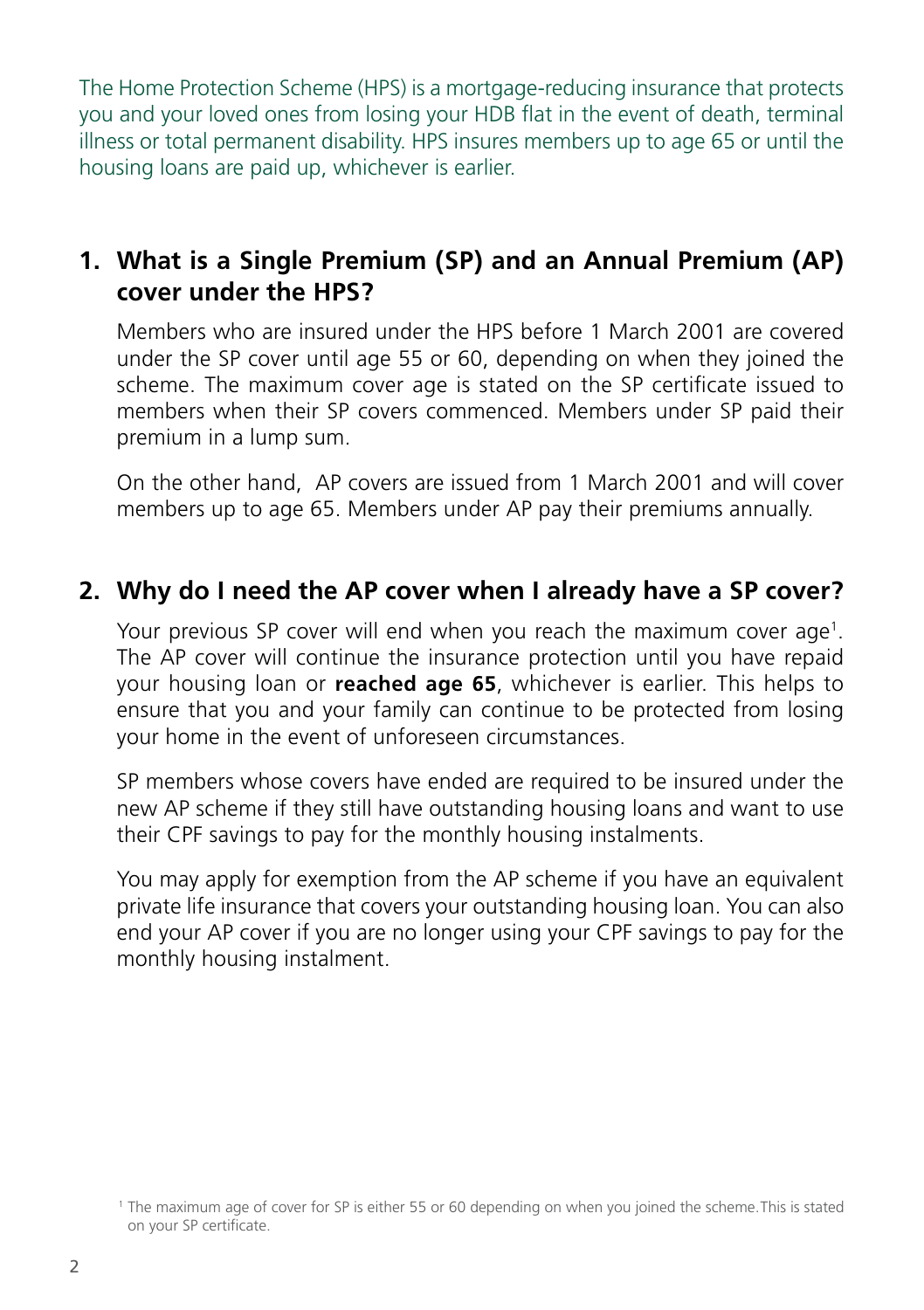#### **3. Do I need to make a health declaration?**

You do not need to declare your health condition again for the new AP cover. This means that your eligibility to be insured will not be affected by health condition(s) that have developed after your previous SP cover has commenced. However, once you decide to end your AP cover, you will not be able to enjoy this benefit again. If you reapply for an HPS cover subsequently, you will have to declare your health condition and your eligibility for HPS will depend on your health condition then.

#### **4. Do I need to pay a premium for my AP cover?**

Yes, you have to pay a premium annually to renew your AP cover.

The new AP cover is based on the outstanding housing loan amount at the time your previous SP cover ended.

For example, if you took a 22-year loan in 1999 when you were age 43, the SP scheme could only cover you for 17 years, up to 2016 when you reach age 60. The new AP cover will continue to cover the outstanding loan until you reach age 65 in 2021, provided that you pay the premium annually to continue your cover.

#### **5. How is the AP premium computed?**

The AP premium is calculated based on five factors:

- Outstanding housing loan of the flat
- Loan repayment period
- Type of loan (concessionary or market rate)
- Age and gender of the member
- Percentage share of cover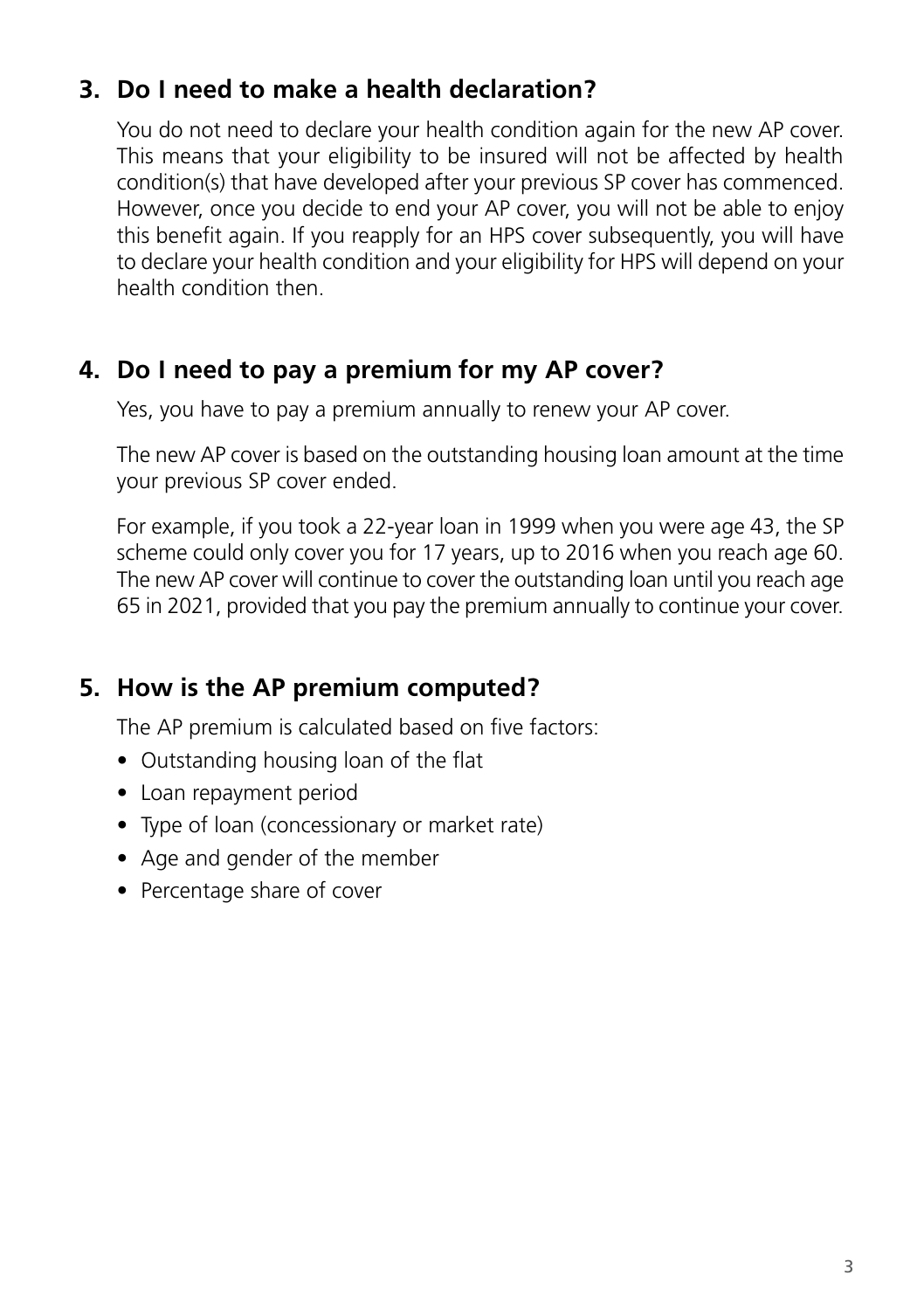#### **6. How do I pay the annual premium?**

The annual premium will automatically be deducted from your Ordinary Account to renew your cover. You only need to pay the annual premium for 90% of the HPS cover period. For example, if your HPS cover period is 5 years, you will only need to pay the premium for 4 years<sup>2</sup>.

You will be notified to top up your Ordinary Account if the balance is not enough to pay the premium. Your family member i.e. your spouse/parent/ child/sibling, who co-owns the flat with you, can authorise us to use his/her Ordinary Account savings to pay for your HPS premium shortfall.

You will be given a grace period to pay the premium for your AP policy to continue. During the grace period, the available balance in your Ordinary Account will first be used to pay your HPS premium before you can use it for any payments, including your monthly housing instalments.

Your HPS cover will end if we are unable to deduct the premium by the end of the premium grace period. You will lose the insurance protection and HPS claim will not be payable in the event of death, terminal illness or total permanent disability.

You will need to apply again if you want to join HPS after your cover has ended. Your eligibility will be subject to your health condition at the point of the reapplication.

 $290\%$  x 5 years = 4.5 years, which will be rounded down to 4 years.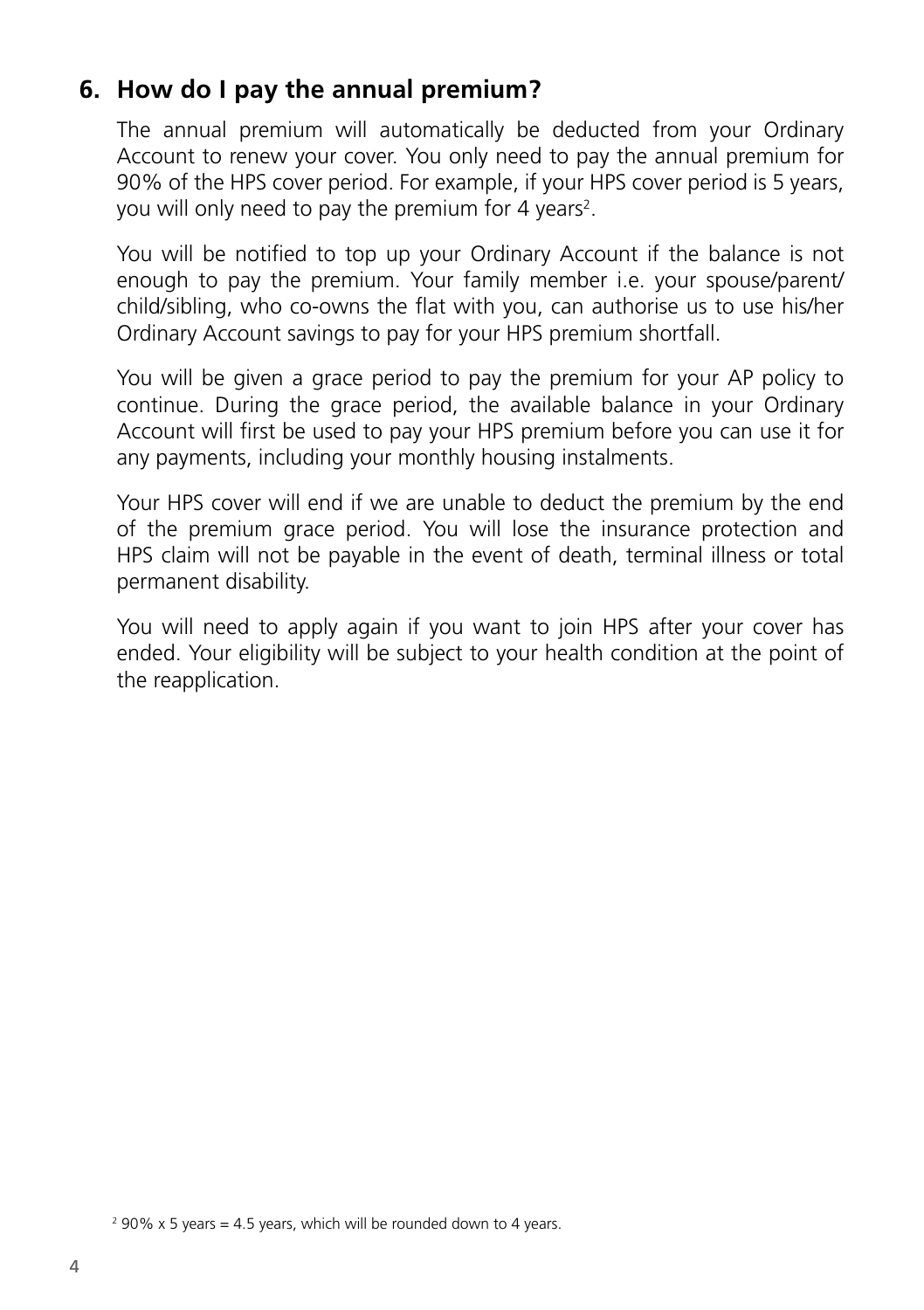#### **7. Who is eligible for a claim?**

We will pay the sum assured under the AP policy if the insured is certified by an accredited doctor<sup>3</sup> to be suffering from terminal illness or total permanent disability, or passes away during the term of the policy.

Terminal illness refers to an illness that is likely to result in the death of the member within 12 months. Total permanent disability refers to:

- (i) the inability to take part in any employment permanently; or
- (ii) the total permanent loss of physical function of any of the following:
	- Both eyes
	- Two limbs
	- One eve and one limb

To qualify for claim under (i), the member must also have stopped physical employment.

A detailed medical report may be obtained from the member's doctor to determine his eligibility to claim HPS benefits. If the member's doctor is not from the accredited list, arrangements may be made for the member to be further examined by CPF Board's panel of doctors.

A member/family of the deceased can apply for HPS claim at CPF wesbite with his/her Singpass (via *my cpf* [Online Services > My Requests\)](https://www.cpf.gov.sg/esvc/web/services/myrequest/myrequestlanding).

Once the claim is approved, we will settle the outstanding housing loan, up to the sum assured, with HDB or the mortgagee directly. If the sum assured is higher than the outstanding loan<sup>4</sup>, the excess amount will be paid into the insured member's CPF Ordinary Account.

For deceased members, their CPF savings, which include savings in the Ordinary Account, will be distributed to their nominees. In cases where no CPF nominations are made, the Public Trustee will distribute the deceased member's CPF savings under the intestacy laws or Muslim inheritance laws.

<sup>&</sup>lt;sup>3</sup> The list of accredited doctors are those from government restructured hospitals, polyclinics or specialists.

<sup>4</sup> For example, this can happen when the rate that the outstanding loan decreases is faster than the rate at which HPS sum assured decreases.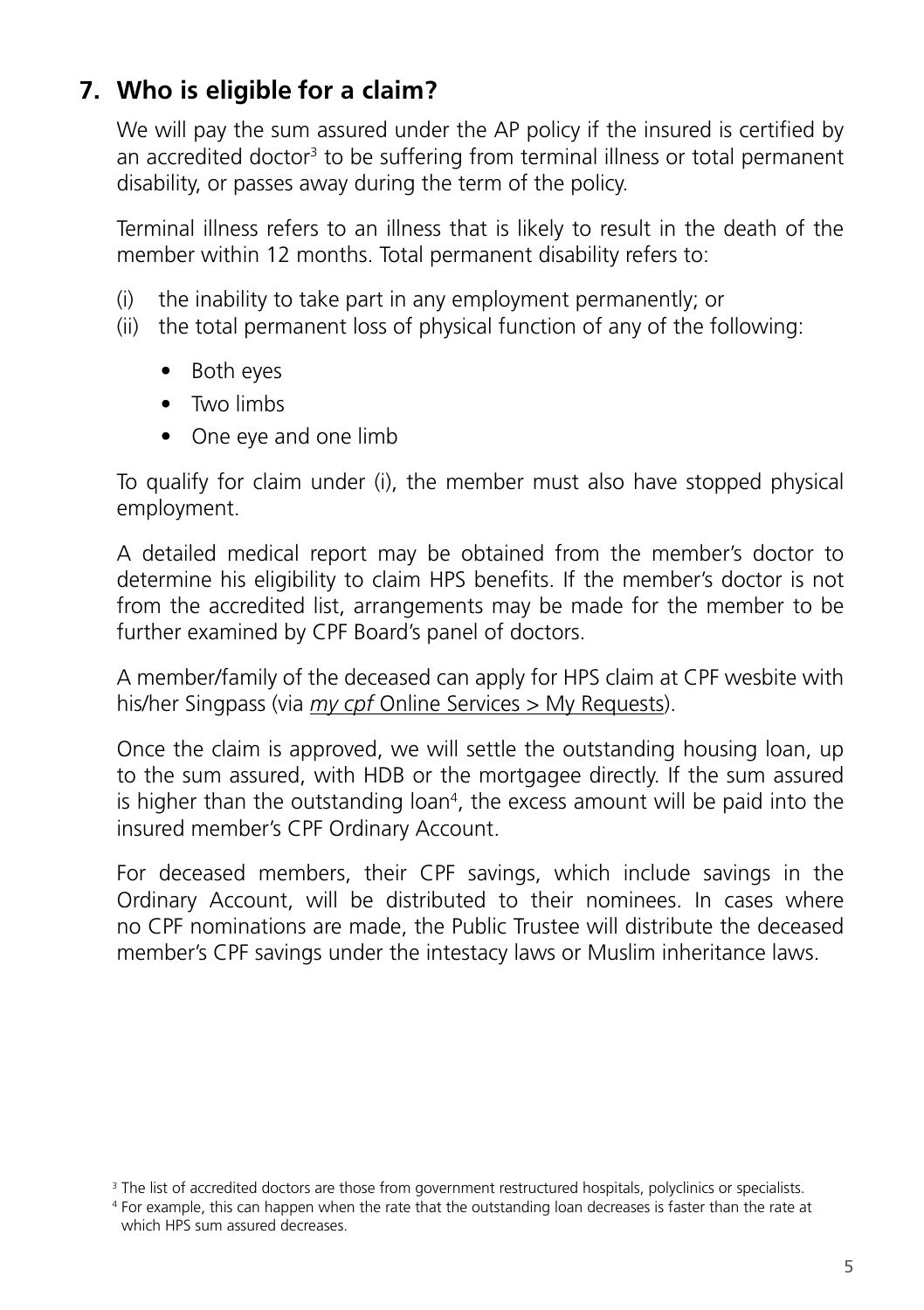#### **8. What are the exclusions for HPS claims?**

Claim benefits are not payable if the following events occur within the first policy year:

- member committed self-inflicted injury or suicide; or
- member committed a criminal offence punishable by death; or
- member's claim arose out of his/her own intentional criminal act.

Claim benefits are also not payable if:

- member is/was not in good health before the commencement of the HPS cover; or
- member provided false or misleading information; or
- member's claim arose from wars or any warlike operations or participation in any riot.

### **9. What will happen to my AP cover after age 65?**

You will be insured till you have repaid your housing loan or age 65, whichever is earlier. Outstanding loans beyond age 65 will not be covered under the AP cover.

This brochure is for general information only.

For more information on HPS, please visit CPF website [CPF Schemes > Housing > [Home Protection Scheme\]](https://www.cpf.gov.sg/members/schemes/schemes/housing/home-protection-scheme).

For applications relating to HPS such as exemption from HPS or termination of your HPS cover, please visit CPF website and login with your Singpass (via my cpf [Online Services > My Requests](https://www.cpf.gov.sg/esvc/web/services/myrequest/myrequestlanding)).

For enquiries on HPS, please call 1800 227 1188.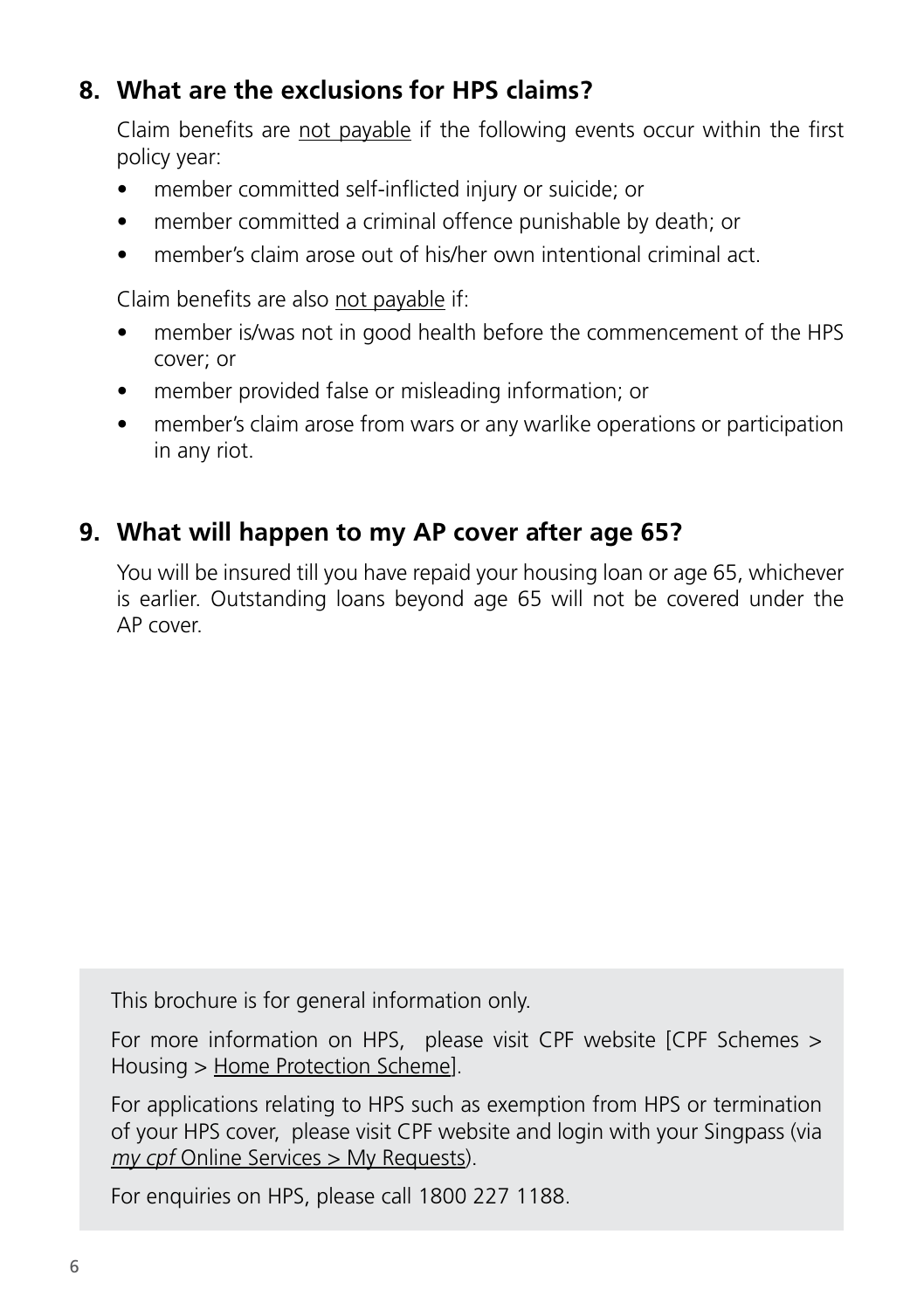## 家庭保障计划 常年保费保单,延长房贷保障

家庭保障计划 (Home Protection Scheme, 简称HPS) 是一项递减式房贷保 险,可确保还在支付组屋房贷的受保人如果不幸去世、罹患绝症,或终 身完全残障时,自己或家人不会因为房贷尚未还清而失去组屋。这项计 划可为公积金会员提供房贷保障,直至会员满65岁,或组屋贷款全数还 清为止,以较早之日为准。

#### **1.** 家庭保障计划下,单期保费 (**Single Premium**) 和常年保费 (**Annual Premium**) 保单有何区别?

于2001年3月1日之前加入家庭保障计划的公积金会员都受保于单期保费 保单,受保年限至会员年满55岁或60岁为止,取决于会员何时加入这项 计划。各个投保会员受保的最长年限在会员自保单生效后所接获的保单 上已清楚列明。投保单期保费保单的会员,均为一次过支付全额保费。 常年保费保单则是从2001年3月1日起推出,可为公积金会员承保 至年满65岁。公积金会员投保常年保费保单,保费分每年支付。

#### **2.** 我已投保单期保费保单,为何还需投保常年保费保单?

您的单期保费保单会在您达到最高受保年龄『时终止。那之后,常年 保费保单会继续为您提供组屋房贷保障,直至您还清房贷或年满**65**岁 为止 (以较早之日为准)。这有助保障您和家人在发生无可预知的状况 时,不会因为付不起房贷而失去组屋。

投保单期保费保单的公积金会员在保单终止时,若仍有未还清的组屋 房贷,并且希望继续使用公积金存款支付每月房贷,就必须投保新的 常年保费保单。

若您已投保私人人寿保险,足以为您未还清的房贷提供等同保障,您 便可申请豁免投保常年保费保单。若您不再使用公积金存款来支付每 月房贷,您也可终止常年保费保单。

<sup>5</sup> 单期保费保单的最高受保年龄为55岁或60岁,取决于您几时开始加入家庭保障计划。单期保费保单上注 明了您的最高受保年龄。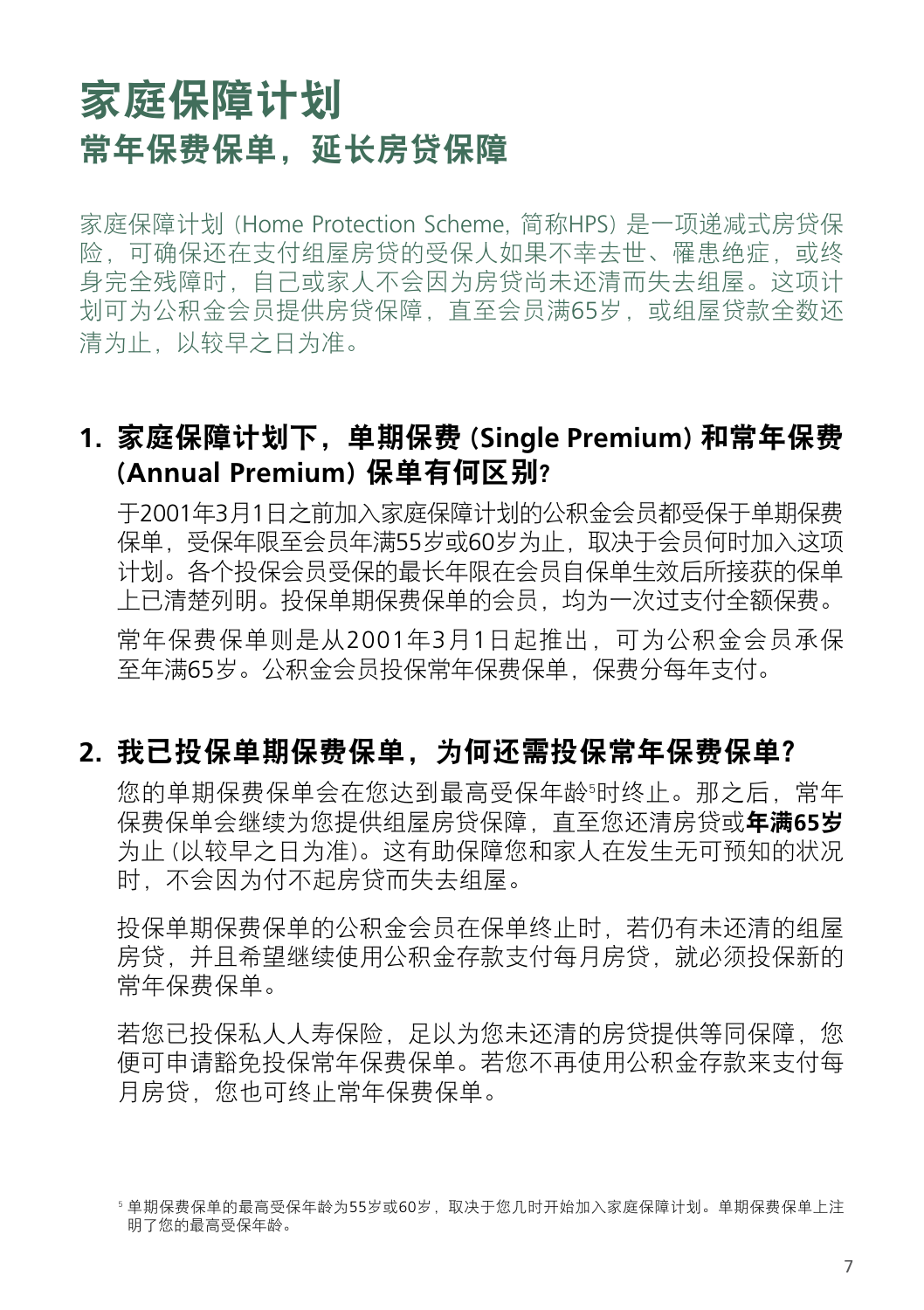#### **3.** 我是否需要申报健康状况?

您无需为投保新的常年保费保单而重新申报健康状况。这意味着您在 原有的单期保费保单生效后才出现的任何病况,不不至于影响您投保常 年保费保单的资格。不过,一旦您决定终止常年保费保单,就再也无 法享有这项好处了。若您最终有意再次投保,就必须重新申报健康状 况,而是否符合受保资格就得取决于您当时的健康状况。

#### **4.** 投保常年保费保单是否需要支付保费?

是的,您必须每年支付保费才可续保。

新的常年保费保单的受保金额,是根据您在单期保费保单期满后仍未 还清的房贷金额制定。

举个例子,若您在1999年43岁时申请为期22年贷款,单期保费保单 只能为您提供17年保障,直至您在2016年满60岁为止。新的常年保 费保单则会继续为您未还清房贷提供保障,直至您在2021年年满65 岁为止, 前提是您必须每年支付常年保费以续保。不过条件是, 您必 须每年支付保费以续保保单。

#### **5.** 常年保费如何计算?

常年保费是根据以下五大因素计算得出:

- 还未还清的组屋房贷金额
- 贷款偿还期
- 贷款类型 (建屋局优惠利率或市场利率)
- 受保人的年龄和性别
- 受保人的受保比率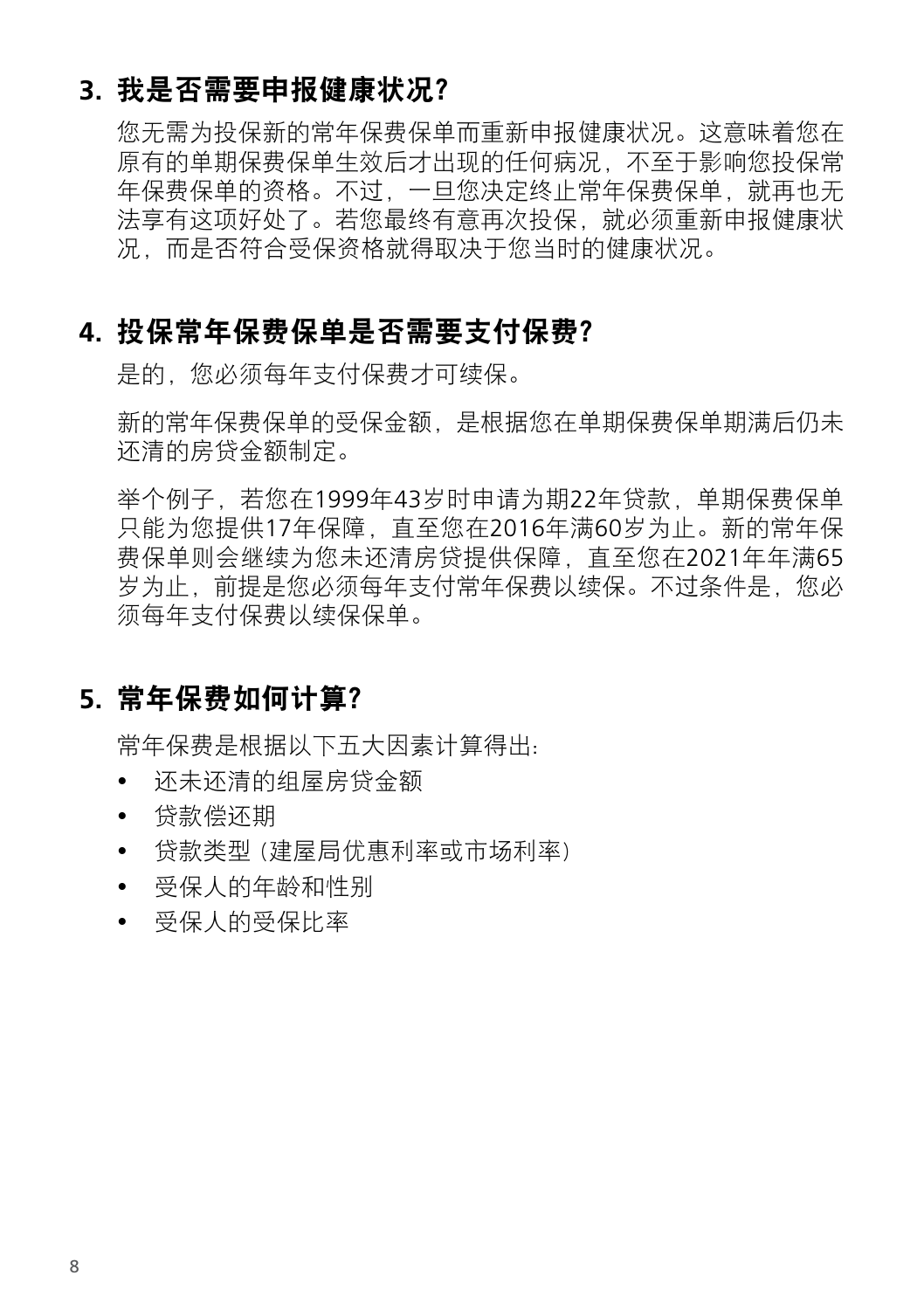#### **6.** 常年保费如何支付?

常年保费将自动从您的公积金普通户头中扣除以续保。您只须 为90%受保期支付常年保费。举个例子,如果您的受保期为 5年,您只需支付4年的常年保费°。

若您的公积金普通户头存款余额不够支付常年保费,您将接获填补普 通户头的通知书。与您联名拥有组屋的家庭成员,即您的配偶/父母/ 子女/兄弟姐妹,可以授权我们使用他/她的普通户头存款来支付您的 家庭保障计划保费差额。

我们将给予宽限期,让您有充裕时间支付常年保费以续保。在宽限期 间,您普通户头中的可用余额将先用于支付家庭保障计划保费,然后 才可用作其他付款用途,包括组屋每月房贷。

若在宽限期结束后,我们还是无法从您的公积金普通户头扣除保费,您 的家庭保障计划保单将被终止。您将失去家庭保障计划提供的保障, 若发生死亡、罹患绝症或终身完全残障等状况,我们将不会理赔。

若您在保单终止后想重新加入家庭保障计划,您便需要重新提出申 请。您是否有资格受保取决于您在重新提出申请时的健康状况。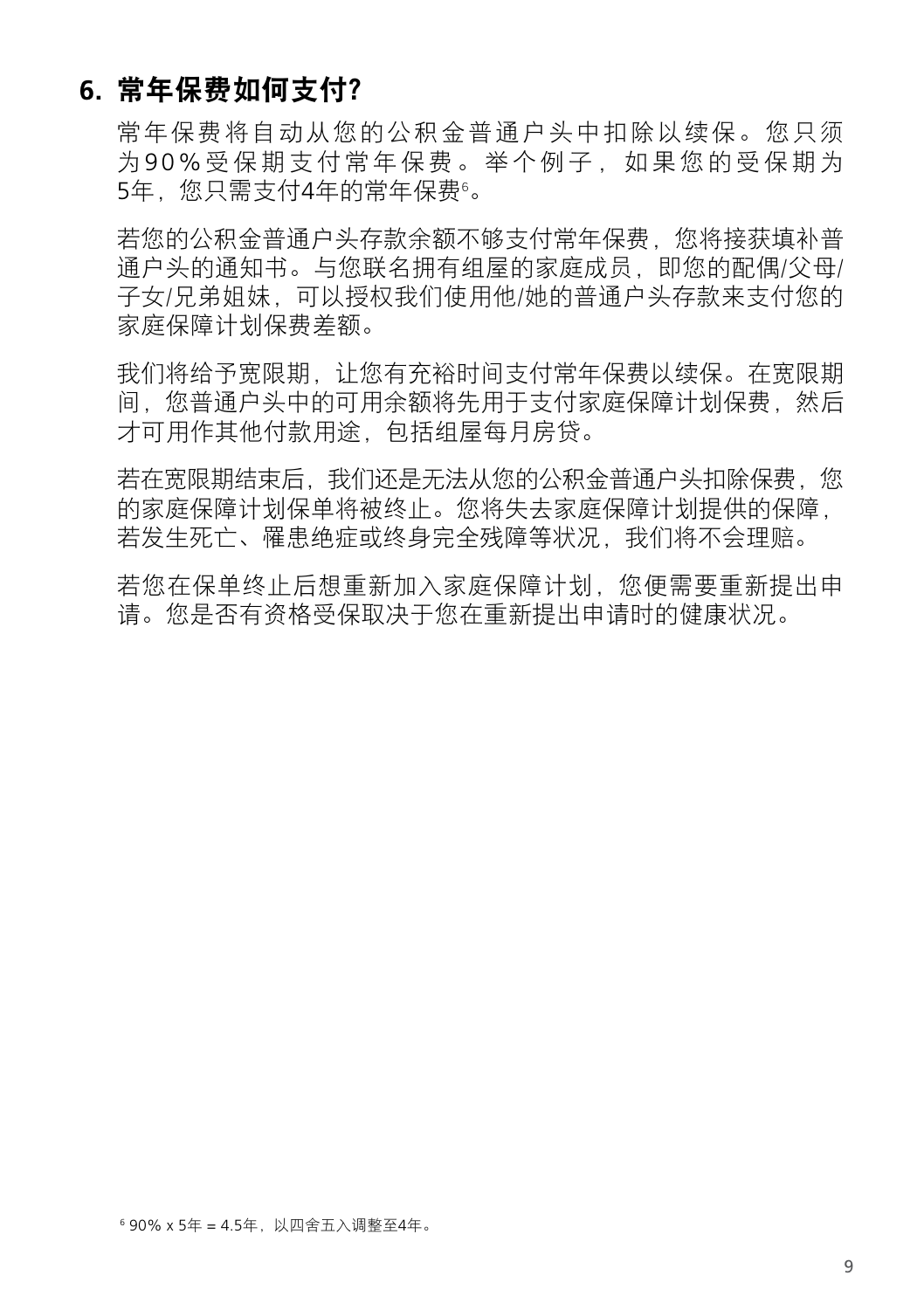#### **7.** 谁符合索赔条件?

若受保人由受认可的医生7 证实在受保期间罹患绝症或终身完全残障, 或在受保期间离世,我们将根据常年保费保单中列明的保障额支付赔 偿金。

"绝症"指的是可能导致受保人在12个月内死亡的疾病。而"终身完 全残障"指的是:

- (i) 终身无法以任何性质就业; 或
- (ii) 终身完全丧失下列任何一项功能:
	- 双眼
	- 两肢
	- 单眼单肢

要在(i)情境下索赔, 受保的公积金会员必须也已经停止了任何实 质就业状况。

我们可能会要求索赔会员的医生呈交一份详尽的医疗报告,确认会员 符合索赔资格。若相关医生不在受认可名单内,我们可能会另外安排 索赔会员由公积金局医疗专家组内的医生再展开进一步检查。

公积金会员/死者家属可上网索赔, 请以电子政府密码 Singpass 登入公 积金局网站 cpf.gov.sg (*my cpf* [Online Services > My Requests](https://www.cpf.gov.sg/esvc/web/services/myrequest/myrequestlanding))

一旦索赔申请获批准,我们将以保障金额为顶限,把未偿还的 贷款款项直接支付给建屋局或贷款机构。若保障金额高于未 偿还的贷款款项8,我们将把余额存入受保公积金会员的普通 户头。

已故公积金会员的公积金存款 (包括普通户头中的存款) 将分发给提 名受益人。若公积金会员生前未提名受益人,公共信托局将根据《无 遗嘱遗产继承法令》或《回教徒管理法令》,分配已故公积金会员的 公积金存款。

<sup>7</sup> 受认可医生名单指的是来自政府重组医院、综合诊疗所或是政府专科诊所的医生。

<sup>8</sup> 当未偿还房贷比保障金额下降得更快,就会出现保障金额高于未偿还房贷的情况。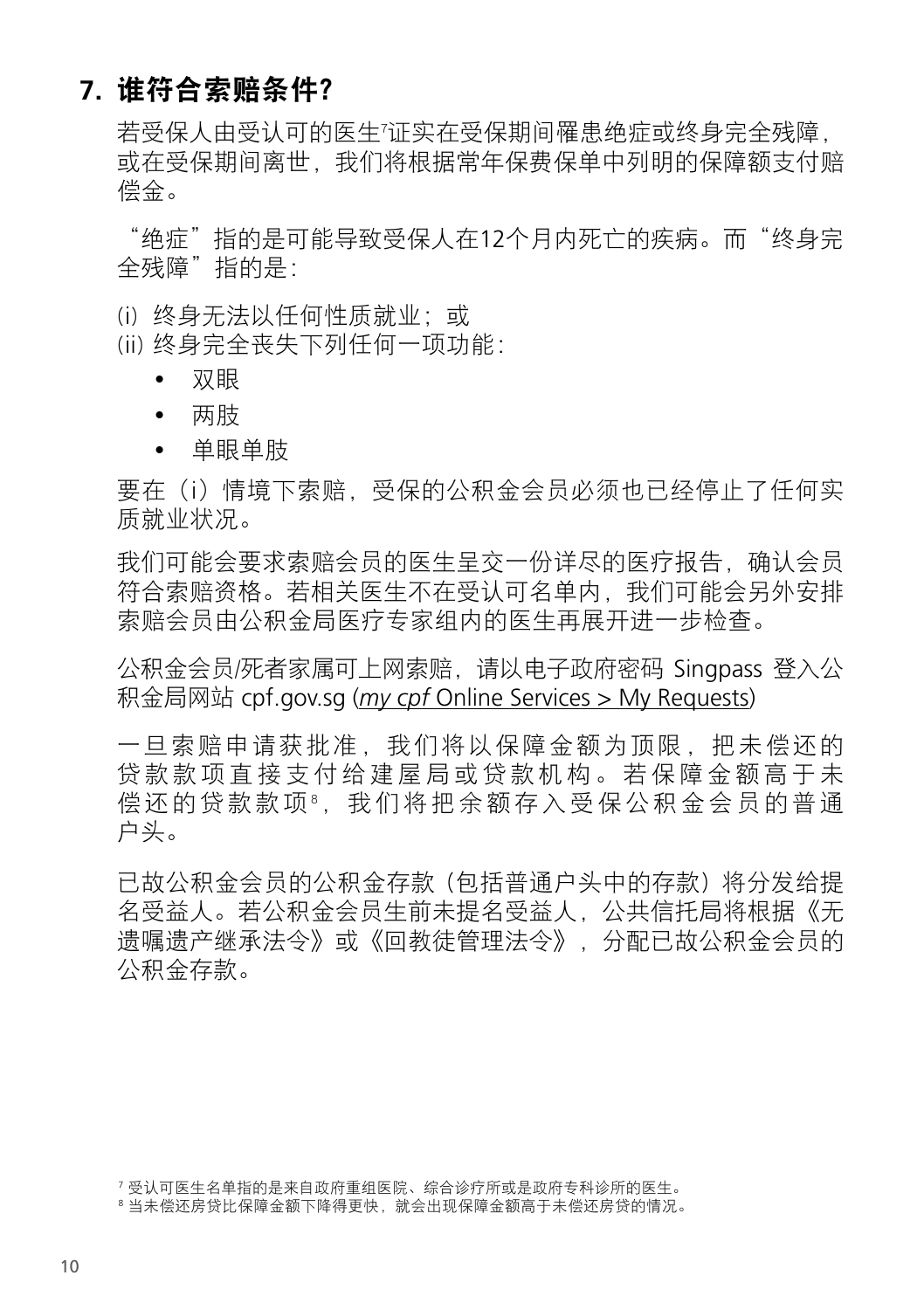### **8.** 哪些情况会导致**HPS**不理赔?

若保单生效的第一年内发生下列情况, 恕不理赔;

- 受保会员自残或自杀;或
- 受保会员犯下可判处死刑的刑事罪行;或
- 受保会员蓄意犯罪引起的索赔。

若出现下列几种情况,同样恕不理赔::

- 在保单生效之前,受保会员的健康就已出现状况;或
- 受保会员提供不实或具误导性的信息;或
- 受保会员因战争或任何类似行动或参与任何暴乱而索赔。

#### **9. 65**岁后,我的常年保费保单会怎么样?

您将受保至您还清全额组屋房贷或年满65岁,以较早之日为准。您在 65岁以后仍未还清的房贷不在常年保费保单受保范围。

这份指南内的资料仅供一般参考。

欲知更多家庭保障计划相关详情,请浏览公积金局网站cpf.gov.sg [CPF Schemes > Housing > [Home Protection Scheme](https://www.cpf.gov.sg/members/schemes/schemes/housing/home-protection-scheme)]。

任何有关家庭保障计划的各类申请,例如豁免投保或终止保单的申 请,请使用电子政府密码Singpass上公积金局网站cpf.gov.sg (*[my cpf](https://www.cpf.gov.sg/members/schemes/schemes/housing/home-protection-scheme)*  [Online Services > My Requests](https://www.cpf.gov.sg/members/schemes/schemes/housing/home-protection-scheme))。

任何有关家庭保障计划的询问,请拨电 1800 227 1188。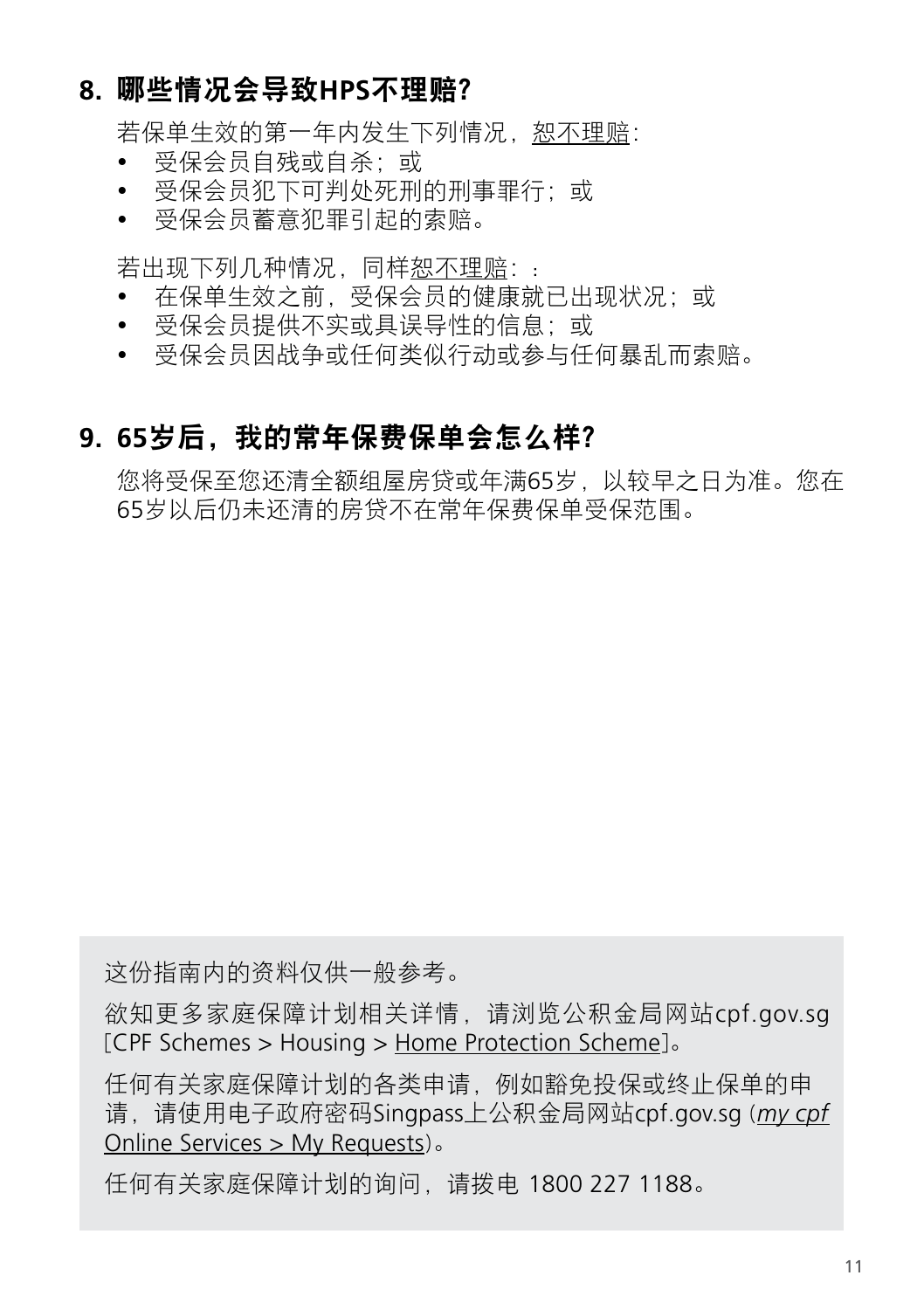## **Skim Perlindungan Perumahan Pelanjutan Perlindungan Premium Tahunan**

Skim Perlindungan Perumahan (Home Protection Scheme, HPS) ialah insurans pengurangan gadai janji yang melindungi anda dan orang tersayang daripada kehilangan flat Lembaga Perumahan dan Pembangunan (Housing Development Board, HDB) anda sekiranya berlaku kematian, penyakit yang boleh membawa maut atau hilang upaya kekal dan menyeluruh. Skim Perlindungan Perumahan melindungi ahli sehingga usia 65 tahun atau sehingga pinjaman perumahan dilunaskan, mana yang lebih awal.

#### **1. Apakah perlindungan Premium Tunggal (SP) dan Premium Tahunan (AP) di bawah Skim Perlindungan Perumahan?**

Ahli yang diinsuranskan di bawah Skim Perlindungan Perumahan sebelum 1 Mac 2001 dilindungi di bawah perlindungan SP sehingga usia 55 atau 60 tahun bergantung pada masa mereka menyertai skim tersebut. Usia perlindungan maksimum dinyatakan dalam sijil SP yang dikeluarkan kepada ahli semasa perlindungan SP mereka berkuat kuasa. Ahli di bawah SP membayar premium mereka secara selepuk.

Sementara itu, perlindungan AP dikeluarkan mulai 1 Mac 2001 dan akan melindungi ahli sehingga usia 65 tahun. Ahli di bawah AP membayar premium mereka secara tahunan.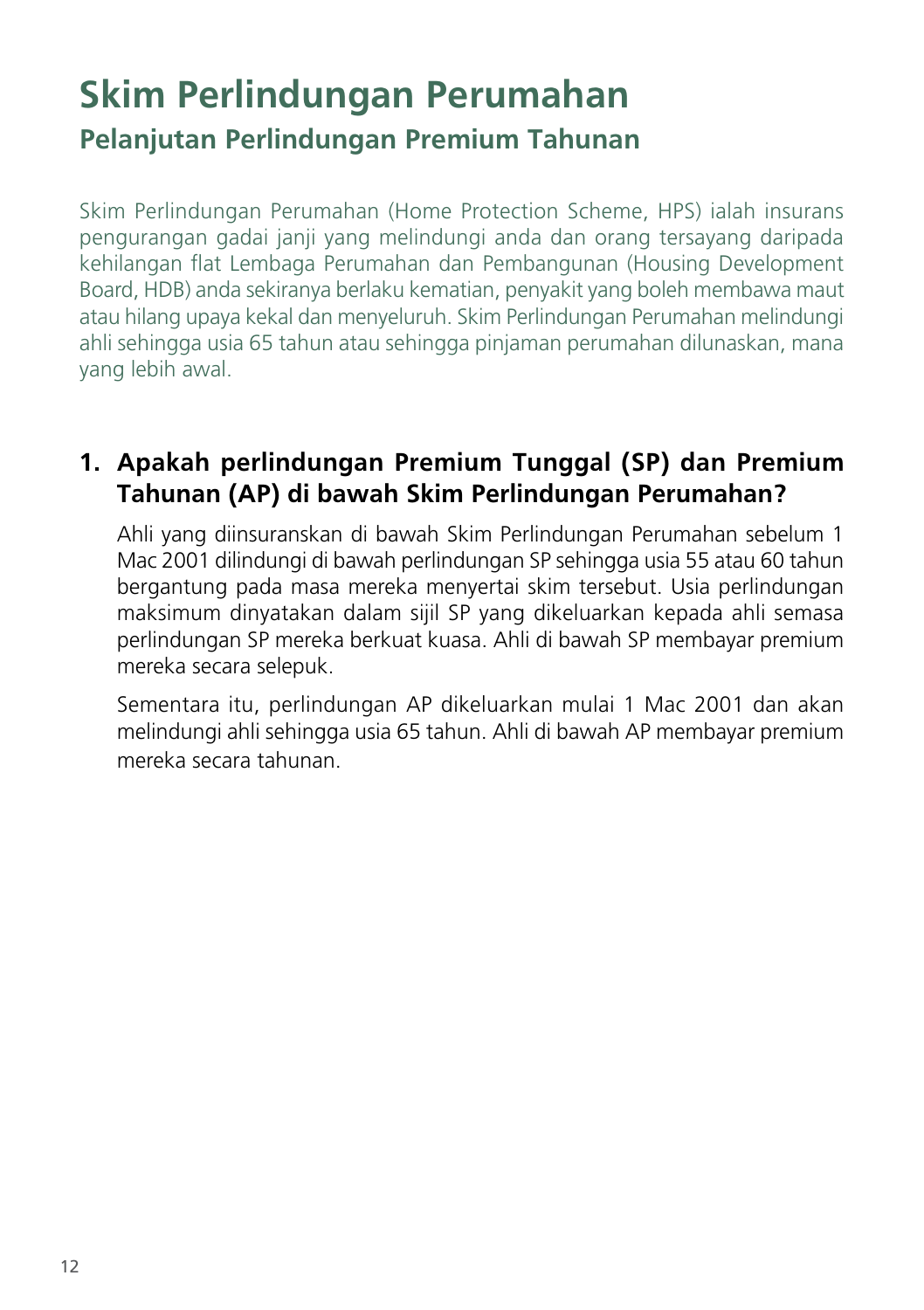#### **2. Mengapa saya perlukan perlindungan AP walaupun saya sudah mempunyai perlindungan SP?**

Perlindungan SP anda sebelum ini akan tamat apabila anda mencapai usia perlindungan maksimum<sup>9</sup>. Perlindungan AP akan meneruskan perlindungan insurans tersebut sehingga anda telah membayar semula pinjaman perumahan atau **mencapai usia 65 tahun**, mana yang lebih awal. Ini akan memastikan anda dan keluarga anda boleh terus dilindungi daripada kehilangan rumah anda sekiranya berlaku kejadian yang tidak dijangka.

Perlindungan bagi ahli SP yang telah tamat perlu diinsuranskan di bawah skim AP baharu jika mereka masih mempunyai pinjaman perumahan yang belum dilunaskan dan ingin menggunakan simpanan Tabung Simpanan Pekerja (Central Provident Fund, CPF) mereka untuk membayar ansuran perumahan bulanan.

Anda boleh memohon pengecualian daripada skim AP jika anda mempunyai insurans nyawa swasta yang melindungi pinjaman perumahan yang belum dilunaskan. Anda juga boleh menamatkan perlindungan AP anda jika anda tidak menggunakan simpanan CPF anda lagi untuk membayar ansuran perumahan bulanan.

#### **3. Adakah saya perlu membuat pengisytiharan kesihatan?**

Anda tidak perlu mengisytiharkan keadaan kesihatan anda semula untuk perlindungan AP baharu. Ini bermakna kelayakan anda untuk diinsuranskan tidak akan terjejas oleh keadaan kesihatan yang berlaku setelah perlindungan SP anda sebelum ini berkuat kuasa. Walau bagaimanapun, setelah anda membuat keputusan untuk menamatkan perlindungan AP anda, anda tidak boleh menikmati faedah ini lagi. Jika anda memohon perlindungan Skim Perlindungan Perumahan semula selepas itu, anda perlu mengisytiharkan keadaan kesihatan anda dan kelayakan anda untuk Skim Perlindungan Perumahan akan bergantung pada keadaan kesihatan anda pada masa itu.

<sup>9</sup> Usia maksimum perlindungan untuk SP adalah sama ada 55 atau 60 tahun bergantung pada masa anda menyertai Skim ini. Ini dinyatakan dalam sijil SP anda.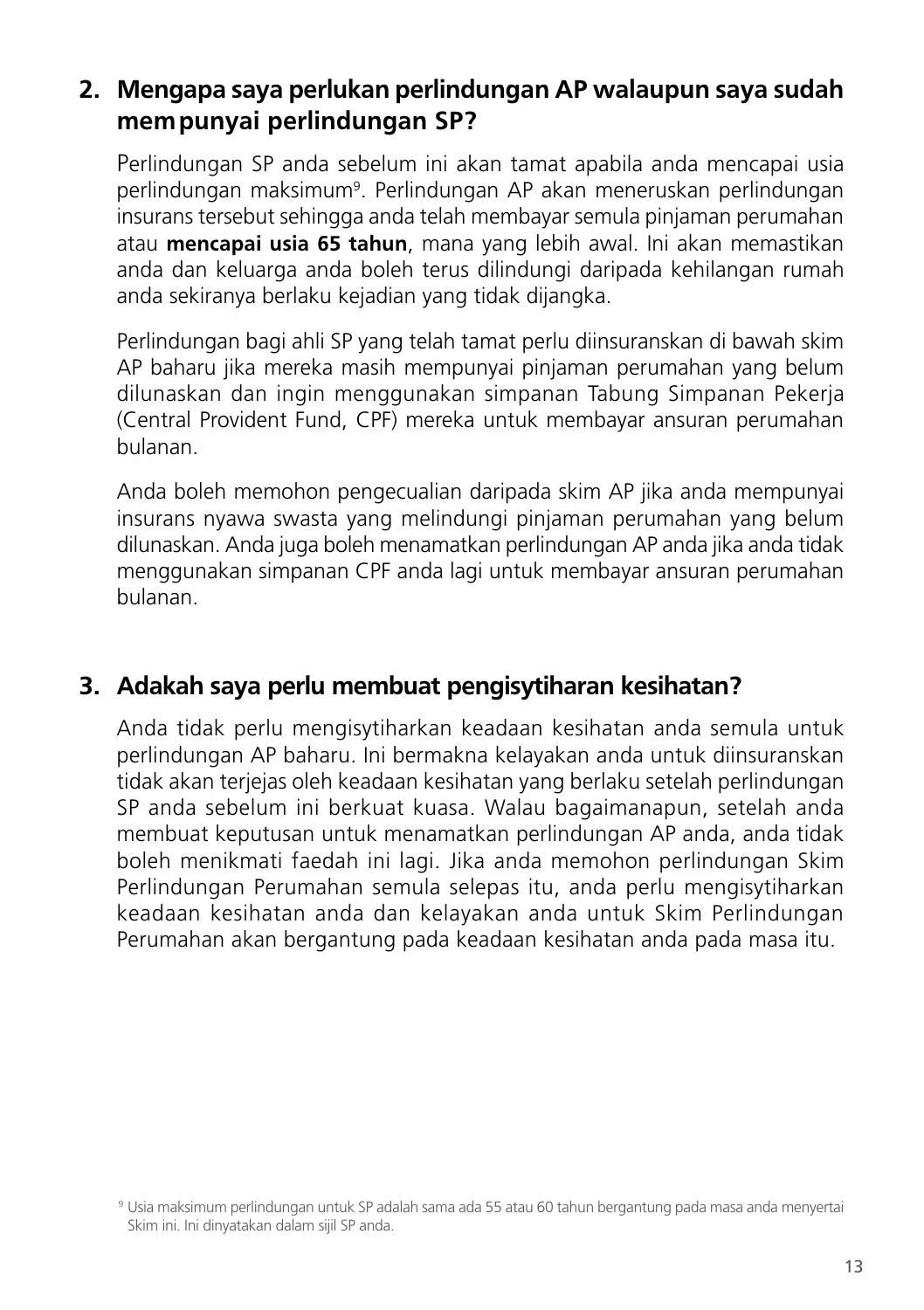#### **4. Adakah saya perlu membayar premium untuk perlindungan AP saya?**

Ya, anda perlu membayar premium setiap tahun untuk memperbaharui perlindungan AP anda.

Perlindungan AP baharu adalah berdasarkan jumlah pinjaman perumahan yang belum dilunaskan pada masa perlindungan SP anda yang sebelum ini tamat.

Sebagai contoh, jika anda telah mengambil pinjaman 22 tahun pada 1999 pada usia 43 tahun, skim SP hanya boleh melindungi anda selama 17 tahun, sehingga 2016 apabila anda mencapai usia 60 tahun. Perlindungan AP baharu akan terus melindungi pinjaman yang belum dilunaskan sehingga anda mencapai usia 65 tahun pada 2021, dengan syarat anda membayar premium setiap tahun untuk meneruskan perlindungan anda.

#### **5. Bagaimanakah premium AP dikira?**

Premium AP dikira berdasarkan lima faktor:

- Pinjaman perumahan flat yang belum dilunaskan
- Tempoh pembayaran semula pinjaman
- Jenis pinjaman (kadar konsesi atau pasaran)
- Usia dan jantina ahli
- Bahagian peratusan perlindungan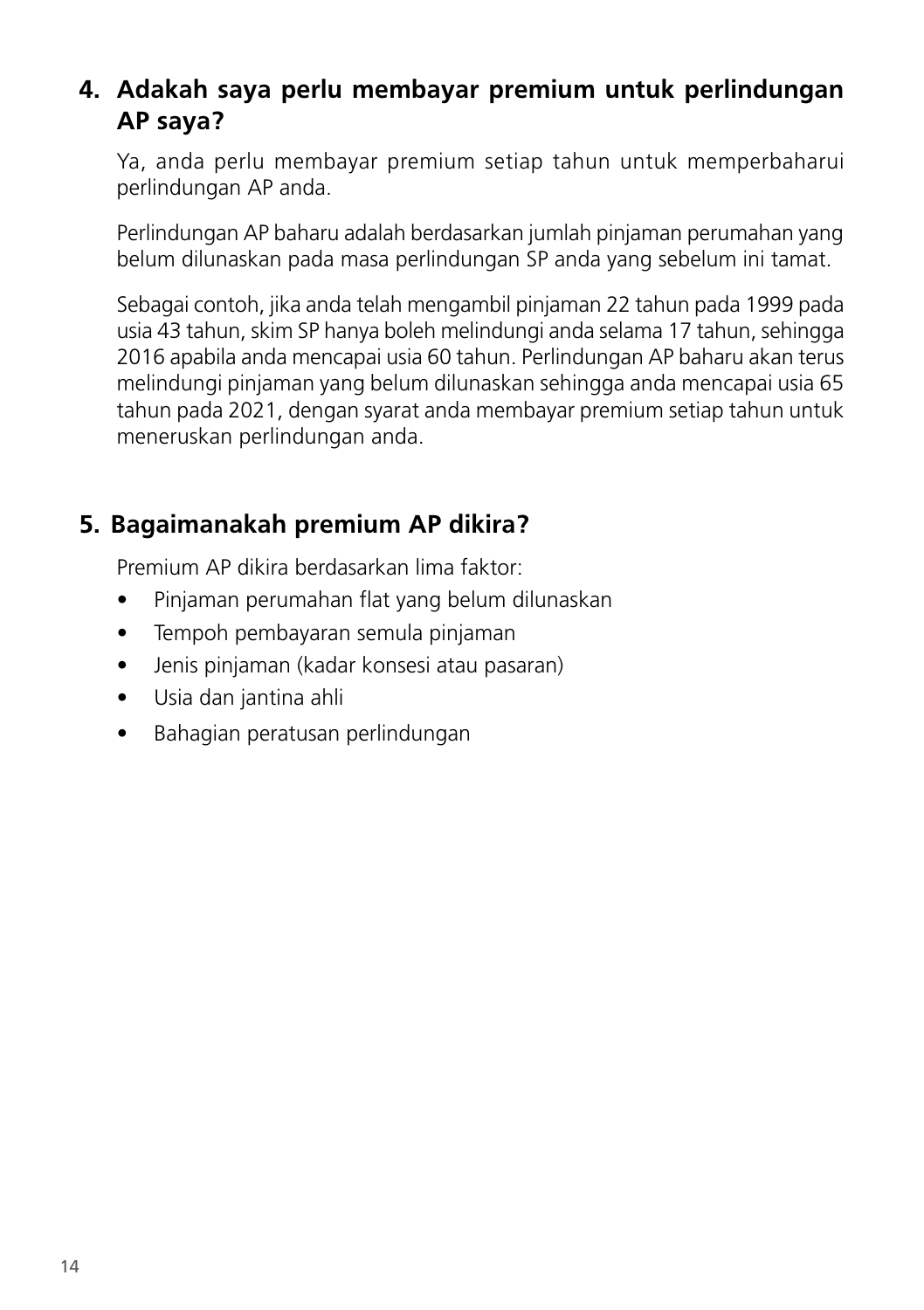#### **6. Bagaimanakah cara untuk saya membayar premium tahunan?**

Premium tahunan akan ditolak secara automatik daripada Akaun Biasa anda untuk memperbaharui perlindungan anda. Anda hanya perlu membayar premium tahunan bagi 90% daripada tempoh perlindungan Skim Perlindungan Perumahan. Sebagai contoh, jika tempoh perlindungan Skim Perlindungan Perumahan anda ialah 5 tahun, anda hanya perlu membayar premium selama  $4$  tahun<sup>10</sup>

Anda akan dimaklumkan untuk menokok Akaun Biasa anda jika bakinya tidak mencukupi untuk membayar premium. Ahli keluarga anda iaitu pasangan/ibu bapa/anak/adik-beradik, yang memiliki flat tersebut bersama anda, boleh memberikan kebenaran kepada kami untuk menggunakan simpanan Akaun Biasa mereka untuk membayar kekurangan premium Skim Perlindungan Perumahan anda.

Anda akan diberikan tempoh tangguh untuk membayar premium agar polisi AP anda diteruskan. Semasa tempoh tangguh, sebarang baki yang terdapat dalam Akaun Biasa anda akan digunakan untuk membayar premium Skim Perlindungan Perumahan anda dahulu sebelum anda boleh menggunakannya untuk sebarang bayaran, termasuk ansuran perumahan bulanan anda.

Perlindungan Skim Perlindungan Perumahan anda akan tamat jika kami tidak dapat menolak premium apabila tempoh tangguh premium tamat. Anda akan kehilangan perlindungan insurans dan tuntutan Skim Perlindungan Perumahan tidak akan dibayar sekiranya berlaku kematian, penyakit yang boleh membawa maut atau hilang upaya kekal dan menyeluruh.

Anda perlu membuat permohonan semula jika anda ingin menyertai Skim Perlindungan Perumahan selepas perlindungan anda tamat. Kelayakan anda tertakluk kepada keadaan kesihatan anda pada masa permohonan semula anda.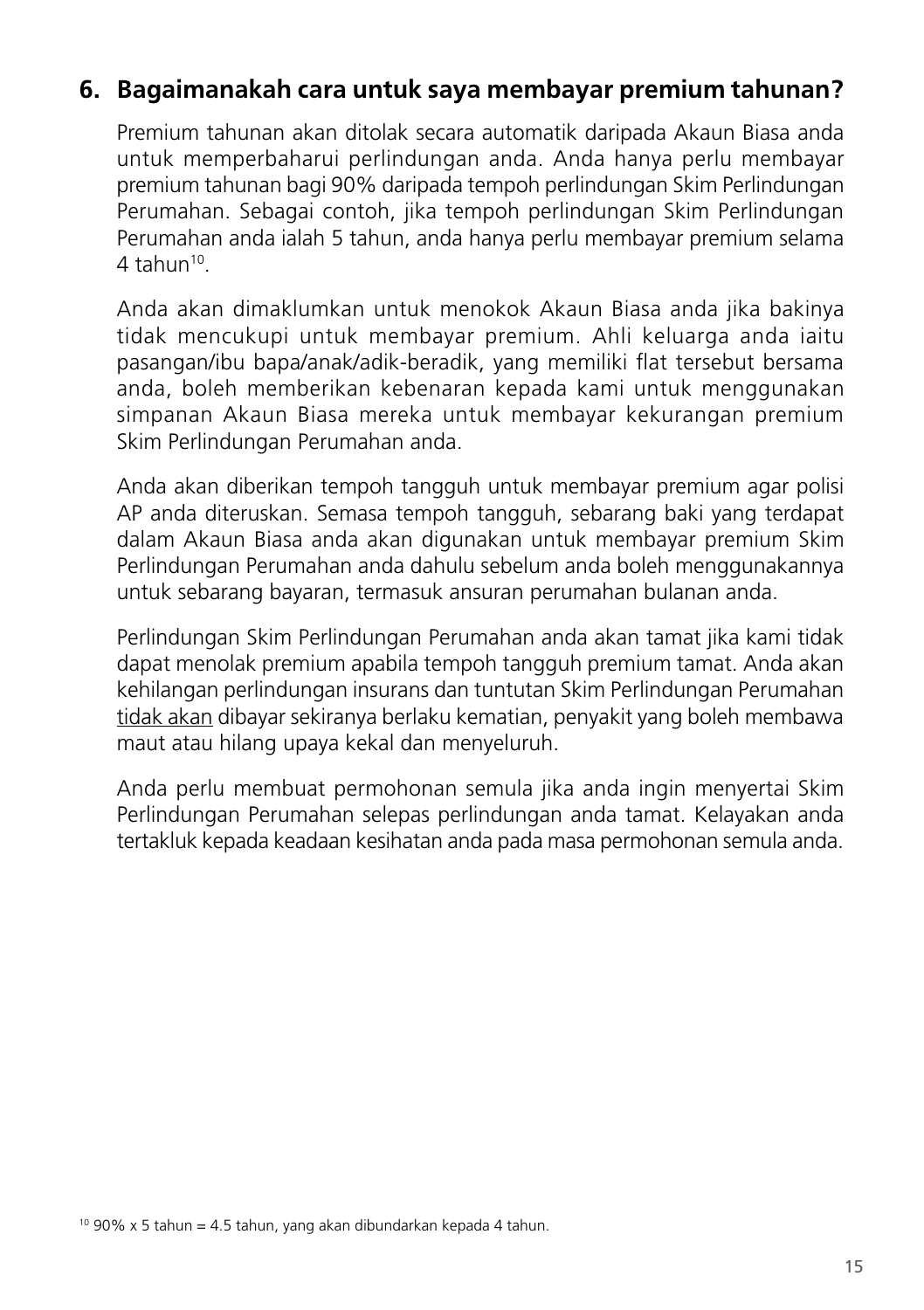#### **7. Siapakah yang layak membuat tuntutan?**

Kami akan membayar jumlah yang dijamin di bawah polisi AP jika orang yang diinsuranskan disahkan oleh seorang doktor<sup>11</sup> yang bertauliah sebagai menghidapi penyakit yang boleh membawa maut atau hilang upaya kekal dan menyeluruh semasa tempoh polisi.

Penyakit yang boleh membawa maut merujuk kepada penyakit yang berkemungkinan boleh menyebabkan kematian ahli tersebut dalam tempoh masa 12 bulan. Hilang upaya kekal dan menyeluruh merujuk kepada:

- (i) ketidakmampuan untuk melakukan sebarang bentuk pekerjaan secara kekal; atau
- (ii) kehilangan fungsi fizikal secara kekal dan menyeluruh mana-mana yang berikut:
	- Kedua-dua mata
	- Dua anggota badan
	- Satu mata dan satu anggota badan

Untuk layak membuat tuntutan di bawah (i), ahli tersebut juga harus telah berhenti daripada pekerjaan fizikal.

Laporan perubatan terperinci boleh diperoleh daripada doktor ahli tersebut untuk menentukan kelayakannya untuk menuntut faedah Skim Perlindungan Perumahan. Jika doktor ahli tersebut bukan daripada senarai doktor yang bertauliah, ahli tersebut boleh diaturkan untuk menjalani pemeriksaan lanjut oleh panel doktor Lembaga CPF.

Keluarga si mati boleh memfailkan tuntutan Skim Perlindungan Perumahan di cpf.gov.sg dengan Singpass mereka (melalui  $my$  cpf Online Services  $> My$ [Requests\)](https://www.cpf.gov.sg/esvc/web/services/myrequest/myrequestlanding).

Setelah tuntutan diluluskan, kami akan melunaskan pinjaman perumahan yang tertunggak, sehingga jumlah yang dijamin, secara langsung dengan HDB atau pemegang gadai janji. Jika jumlah yang dijamin lebih tinggi daripada pinjaman yang belum dilunaskan12, jumlah lebihan akan dikembalikan ke dalam Akaun Biasa CPF ahli yang diinsuranskan.

Bagi ahli yang telah meninggal dunia, simpanan CPF mereka, termasuk simpanan dalam Akaun Biasa, akan diagihkan kepada penama mereka. Sekiranya tiada penamaan CPF telah dibuat, Pemegang Amanah Awam akan mengagihkan simpanan CPF ahli yang telah meninggal dunia di bawah undang-undang kematian tidak berwasiat atau Hukum Faraid.

<sup>11</sup> Senarai doktor yang bertauliah adalah daripada hospital, poliklinik atau pusat pakar pemerintah yang distruktur semula.

<sup>12</sup> Sebagai contoh, hal ini boleh berlaku apabila kadar penurunan pinjaman yang belum dilunaskan adalah lebih pantas daripada kadar penurunan jumlah yang dijamin oleh HPS.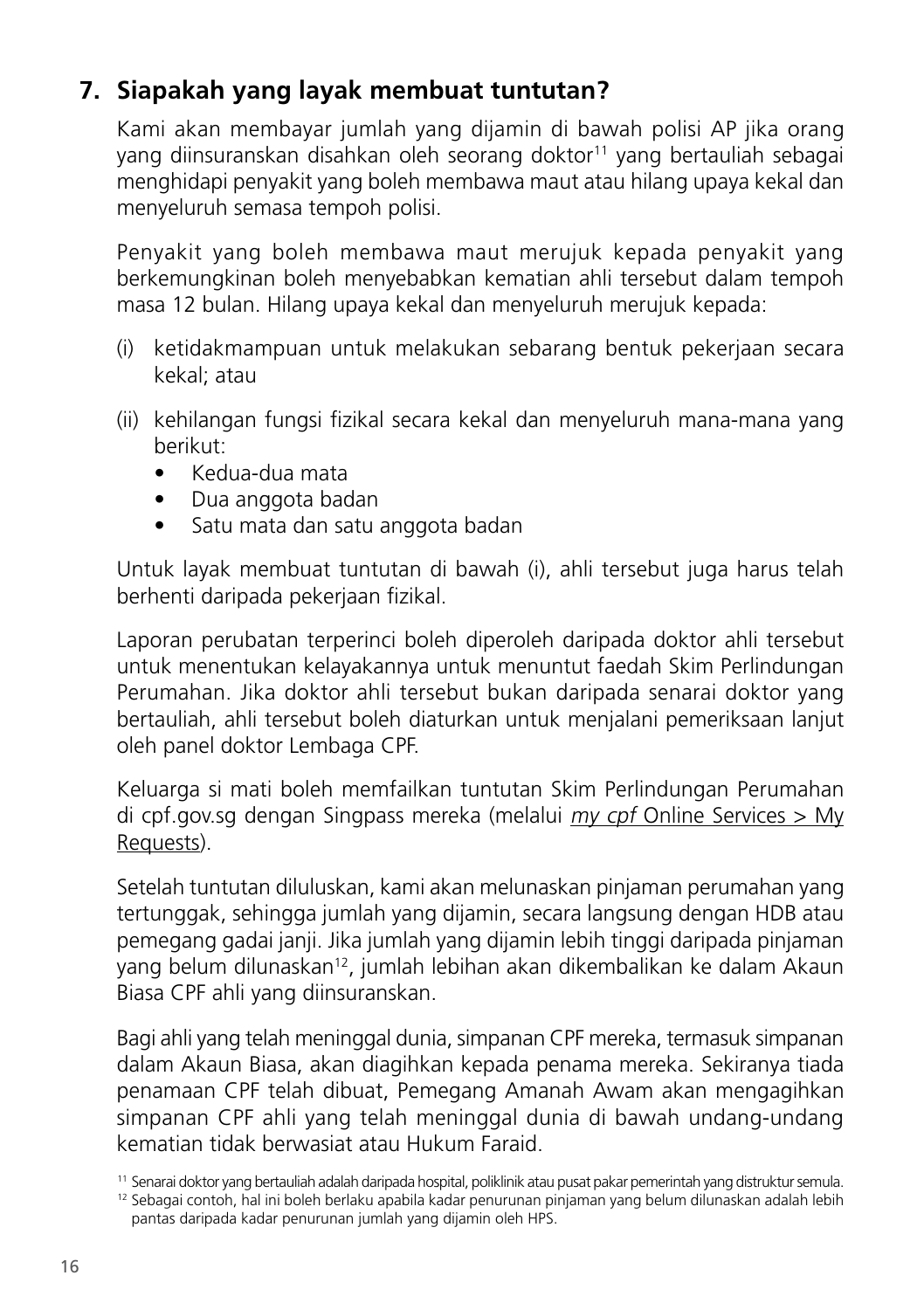### **8. Apakah pengecualian untuk tuntutan Skim Perlindungan Perumahan?**

Faedah tuntutan tidak akan dibayar jika perkara yang berikut berlaku dalam tahun pertama polisi:

- ahli melakukan kecederaan ke atas diri sendiri atau membunuh diri; atau
- ahli melakukan kesalahan jenayah yang boleh membawa hukuman mati; atau
- tuntutan ahli timbul daripada jenayah yang dilakukannya secara sengaja.

Faedah tuntutan juga tidak akan dibayar jika:

- ahli sudah mengalami masalah kesihatan sebelum perlindungan Skim Perlindungan Perumahan berkuat kuasa; atau
- ahli memberikan maklumat palsu atau menyeleweng; atau
- tuntutan ahli timbul akibat peperangan atau sebarang operasi yang seakan peperangan atau penyertaan dalam sebarang rusuhan.

### **9. Apakah yang akan berlaku kepada perlindungan AP saya selepas usia 65 tahun?**

Anda akan diinsuranskan sehingga anda telah membayar semula pinjaman perumahan atau mencapai usia 65 tahun, mana yang lebih awal. Pinjaman yang belum dilunaskan selepas usia 65 tahun tidak akan dilindungi bawah perlindungan AP.

Risalah ini adalah untuk maklumat am sahaja.

Untuk maklumat lanjut tentang Skim Perlindungan Perumahan, sila layari cpf. gov.sg [CPF Schemes > Housing > [Home Protection Scheme\]](https://www.cpf.gov.sg/members/schemes/schemes/housing/home-protection-scheme).

Untuk permohonan berkaitan Skim Perlindungan Perumahan seperti pengecualian daripada Skim Perlindungan Perumahan atau penamatan perlindungan Skim Perlindungan Perumahan anda, sila layari cpf.gov.sg dan log masuk dengan Singpass anda (melalui  $my$  cpf Online Services  $\geq$ [My Requests](https://www.cpf.gov.sg/esvc/web/services/myrequest/myrequestlanding)).

Untuk pertanyaan tentang Skim Perlindungan Perumahan, sila hubungi 1800 227 1188.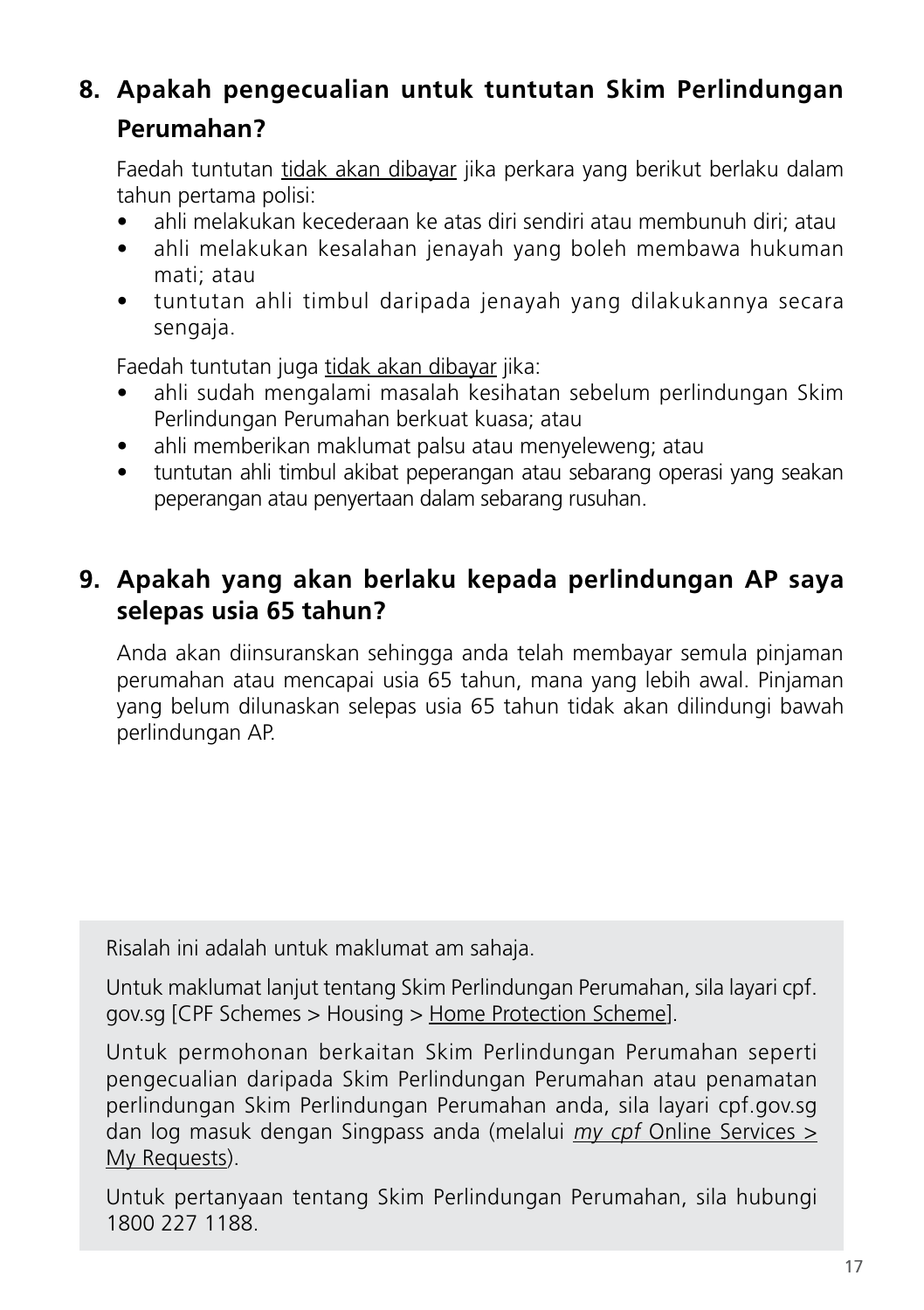## **இல்லப் பாதுகாப்புத் திட்டம் வருடாந்திர ப்ரீமியக் காப்புறுதி நீட்டிப்பு**

இல்லப் பாதுகாப்புத் திட்டம் (Home Protection Scheme, HPS) என்பது அடமானத்தைக் குறைக்கும் காப்புறுதியாகும், இது மரணம், நோயின் முற்றிய நிலை அல்லது நிரந்தர இயலாமை ஏற்பட்டால் உங்கள் வீவக வீட்டை இழக்கும் நிலை ஏற்படாமல் .<br>உங்களுக்கும் உங்கள் அன்புக்குரியவர்களுக்கும் பாதுகாப்பளிக்கிறது.இல்லப் பாதுகாப்புத் திட்டமானது உறுப்பினர்களுக்கு 65 வயது ஆகும் வரை அல்லது வ ீட்டுக் கடன்கள் செலுத்தி முடிக்கப்படும் வரை, இவற்றில் எது முதலில் நிகழ்கிறதோ அதன்படி காப்புறுதி வழங்குகிறது.

#### **1. இல்லப் பாதுகாப்புத் திட்டத்தின் படி ஒற்றை ப்ரீமியம் (SP) மற்றும் வருடாந்திரப் ப்ரீமியம் (AP) காப்புறுதி என்றால் என்ன?**

2001-ஆம் ஆண்டு மார்ச் 1-ஆம் தேதிக்கு முன்னர் இல்லப் பாதுகாப்புத் திட்டத்தின் கீழ் காப்புறுதி பெற்ற உறுப்பினர்கள் அவர்கள் திட்டத்தில் சேர்ந்த காலத்தைப் பொறுத்து 55 அல்லது 60 வயது வரை SP காப்புறுதியைப் பெறுவார்கள். அதிகபட்சக் காப்புறுதி வயதானது உறுப்பினர்களுக்கு அவர்களுக்கான SP காப்புறுதி தொடங்கிய போது வழங்கப்பட்ட SP சான்றிதழில் குறிப்பிடப்பட்டிருக்கும். SP காப்புறுதியைப் பெற்றுள்ள உறுப்பினர்கள் ப்ரீமியத்தை மொத்தமாகச் செலுத்த வேண்டும்.

மாறாக, AP காப்புறுதிகள் 2001-ஆம் ஆண்டு மார்ச் 1-ஆம் தேதி முதல் வழங்கப்படும். மேலும் அவை உறுப்பினர்களின் 65 வயது வரை காப்புறுதி வழங்கும். AP-இன் கீழ் உள்ள உறுப்பினர்கள் தங்கள் ப்ரீமியத்தை ஆண்டுதோறும் செலுத்துகிறார்கள்.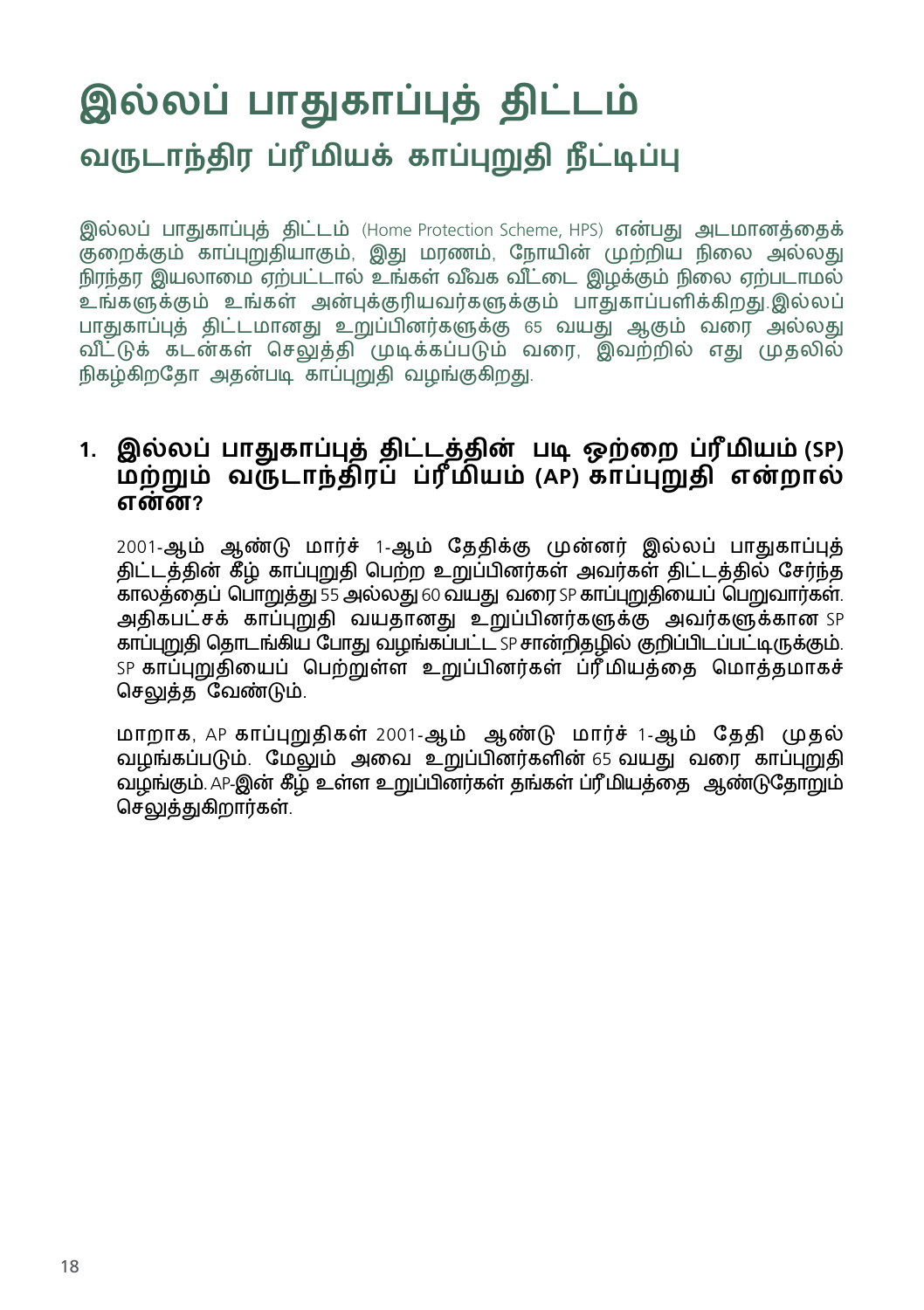#### **2. என்னிடம் ஏற்கனவே SP காப்புறுதி இருக்கும் போது ஏன் எனக்கு AP காப்புறுதி தேவை?**

 நீங்கள் அதிகபட்சக் காப்புறுதி வயதை எட்டும்போது உங்கள் முந்தைய SP ,<br>காப்புறுதி முடிவடையும்<sup>13</sup>. உங்கள் வீட்டுக் கடனைத் திருப்பிச் செலுத்தும் வரை அல்லது நீங்கள் **65 வயதை அடையும் வரை**, இவற்றுள் எது முந்தையதோ, அதுவரை AP காப்புறுதிப் பாதுகாப்பு தொடரும். எதிர்பாராத சூழ்நிலைகளின் காரணமாக உங்கள் வீட்டை இழப்பதிலிருந்து உங்களுக்கும் உங்கள் குடும்பத்தினருக்கும் தொடர்ந்து பாதுகாப்பளிப்பதை இது உறுதிப்படுத்த உகவகிறகு.

முடிவுற்ற காப்புறுதியைக் கொண்ட SP உறுப்பினர்கள் நிலுவையாகவுள்ள வ ீட்டுக் கடன்களைக் கொண்டிருந்து மாதாந்திர வ ீட்டுத் தவணைகளுக்காகப் பணம் செலுத்தத் தமது மசேநி சேமிப்புகளைப் பயன்படுத்த விரும்பினால் புதிய AP திட்டத்தின் கீழ் காப்புறுதி பெற வேண்டும்.

உங்களுடைய நிலுவையாகவுள்ள வீட்டுக் கடனிற்குக் காப்புறுதியளிக்கும் இணையான தனியார் ஆயுள் காப்புறுதியைக் கொண்டிருக்கும் பட்சத்தில், AP திட்டத்திலிருந்து விலக்கு பெற நீங்கள் விண்ணப்பிக்கலாம். உங்கள் மசேநி சேமிப்புகளை, மாதாந்திர விட்டுத் தவணைகளைச் செலுத்த நீங்கள் பயன்படுத்தாவிட்டால், உங்கள் AP காப்புறுதியையும் நீங்கள் முடித்துக்கொள்ளலாம்.

#### **3. உடல்நலம் குறித்து மீண்டும் உறுதிமொழிய வேண்டுமா?**

புதிய AP காப்புறுதிக்காக உங்கள் உடல்நலம் குறித்து மீண்டும் உறுதிமொழிய வேண்டிய தேவையில்லை. உங்கள் முந்தைய SP காப்புறுதியைப் பெறத் தொடங்கிய பின்னர் உங்கள் உடல்நலத்தில் எந்த மாற்ற(மும்)ங்களும் ஏற்படவில்லை எனில் காப்புறுதியைப் பெறுவதற்கான உங்கள் தகுதி பாதிக்கப்படாது என்பதே இதன் பொருளாகும். இருப்பினும், உங்கள் AP காப்புறுகியை முடித்துக்கொள்ள தீர்மானித்தப் பிறகு, இந்த அனுகூலத்தை நீங்கள் மீண்டும் எதிர்பார்க்க முடியாது. அதே சமயத்தில் நீங்கள் இல்லப் பாதுகாப்புத் திட்டக் காப்புறுதிக்கு மீண்டும் விண்ணப்பித்தால், உங்கள் உடல்நலம் குறித்து மீண்டும் உறுதிமொழிய வேண்டும். மேலும் இல்லப் பாதுகாப்புத் திட்டத்திற்கு நீங்கள் தகுதி பெறுவது உங்கள் உடல்நலத்தைப் பொறுத்தே தீர்மானிக்கப்படும்.

<sup>13</sup> நீங்கள் திட்டத்தில் சேர்ந்ததைப் பொறுத்து, SP-இன் அதிகபட்சக் காப்புறுதிக் காலம் 55 அல்லது 60 வயதாக இருக்கும். இது உங்கள் SP சான்றிதழில் கூறப்பட்டுள்ளது.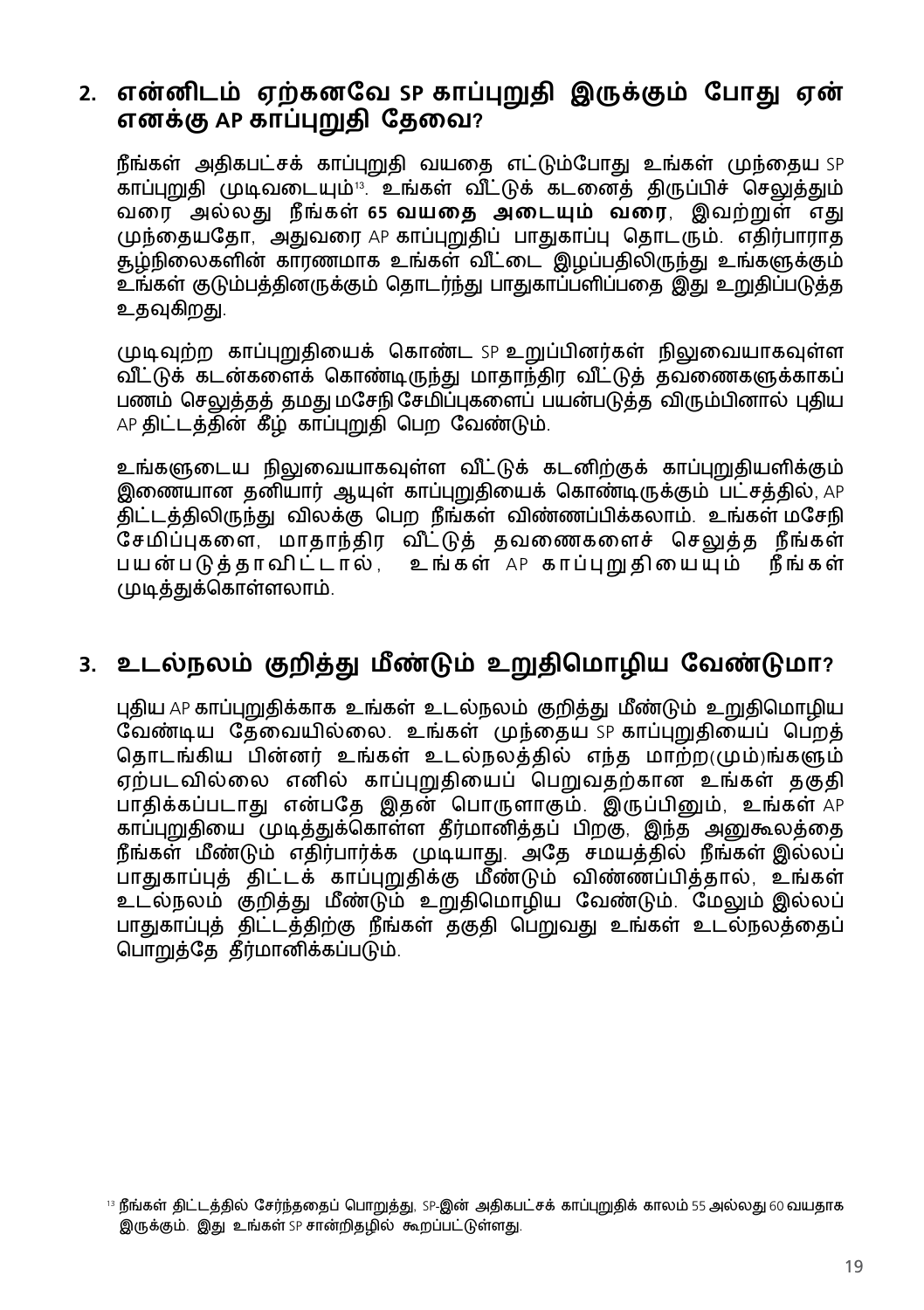#### **4. எனது AP காப்புறுதிக்காக நான் ப்ரீமியம் செலுத்த வேண்டுமா?**

ஆம், உங்கள் AP காப்புறுதியைப் புதுப்பிக்க ஆண்டுதோறும் ப்ரீமியம் செலுத்த வேண்டும்.

புதிய AP காப்புறுதியானது உங்கள் முந்தைய SP காப்புறுதி முடிவடையும் சமயத்தில் நிலுவையில் இருந்த வீட்டுக் கடனை அடிப்படையாகக் கொண்டது.

எடுத்துக்காட்டாக, 1999-ஆம் ஆண்டு உங்கள் 43-ஆம் வயதில் 22 ஆண்டிற்கான கடனைப் பெற்றிருந்தால், SP திட்டமானது 2016-ஆம் ஆண்டு நீங்கள் 60-ஆம் வயதை அடையும் வரை 17 ஆண்டுகளுக்கு மட்டுமே காப்புறுதி அளிக்கும். புதிய AP காப்புறுதி மூலம் நீங்கள் 2021-ஆம் ஆண்டு 65-ஆம் வயதை அடையும் வரை கொடர்ந்து பாதுகாப்பைப் பெறுவீர்கள். அதுவரை காப்பறுகியைப் பெற தொடர்ந்து ப்ரீமியம் செலுத்த வேண்டும்.

#### **5. AP ப்ரீமியம் எவ்வாறு கணக்கிடப்படுகிறது?**

AP ப்ரீமியம் ஐந்து காரணிகளின் அடிப்படையில் கணக்கிடப்படுகிறது:

- வீட்டிற்கான நிலுவையில் உள்ள வீட்டுக் கடன்
- கடனைத் திரும்பச்செலுத்தும் காலம்
- கடன் வகை (சலுகை அல்லது சந்தை விலை)
- உறுப்பினரின் வயது மற்றும் பாலினம்
- காப்புறுதியின் பங்கு விழுக்காடு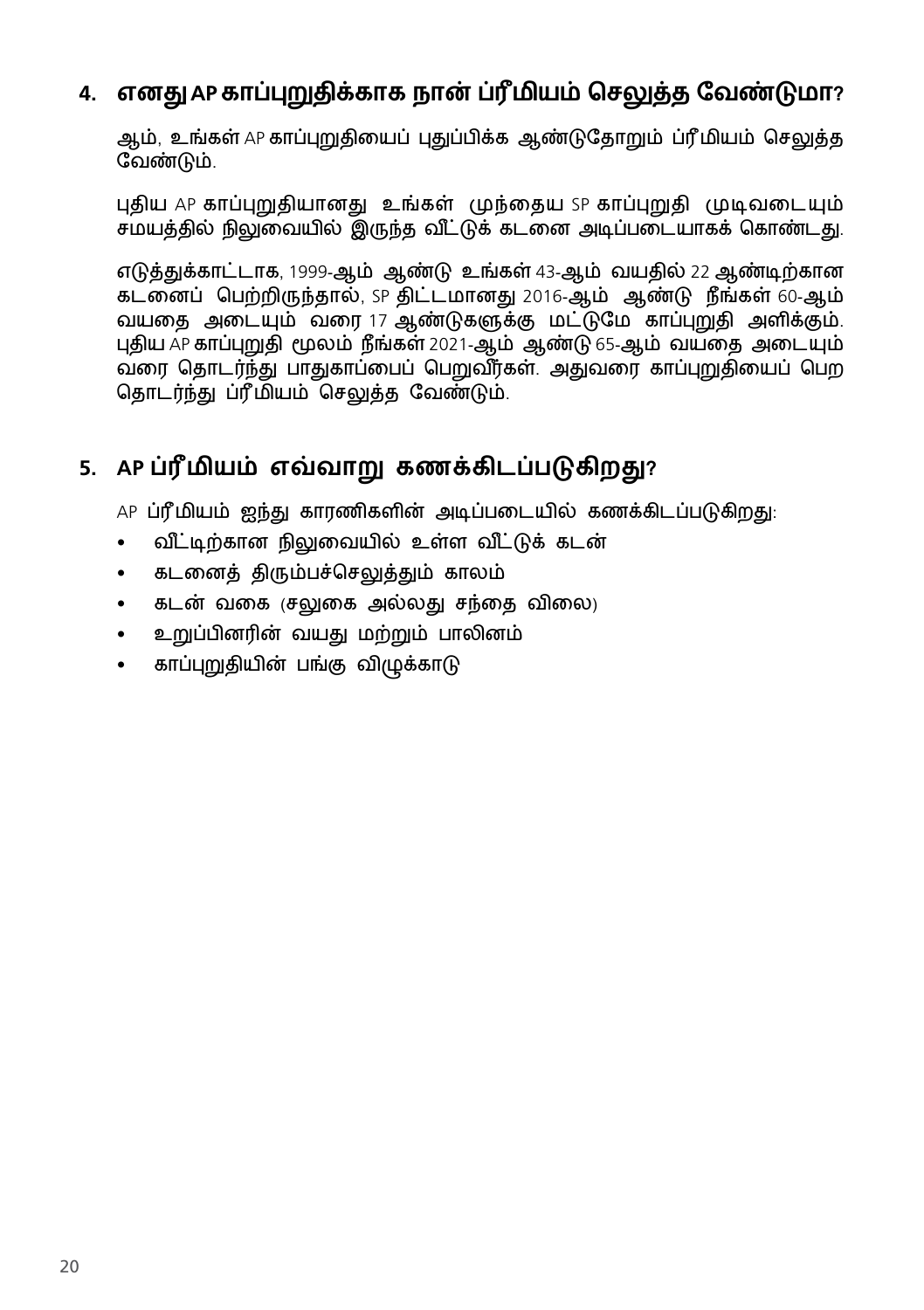#### **6. எனது வருடாந்திர ப்ரீமியத்தை எவ்வாறு செலுத்துவது?**

உங்கள் காப்புறுதியைப் புதுப்பிக்கும் பொருட்டு வருடாந்திரப் ப்ரீமியம் தானாகவே உங்கள் சாதாரணக் கணக்கிலிருந்து கழிக்கப்படும். இல்லப் பாதுகாப்புத் திட்டக் காப்புறுதி காலத்தின் போது 90% வருடாந்திர ப்ரீமியத்தை மட்டுமே நீங்கள் செலுத்த வேண்டும். எடுத்துக்காட்டாக, உங்கள் இல்லப் பாதுகாப்புத் திட்டக் காப்புறுதிக் காலம் 5 ஆண்டுகள் என்றால், ப்ரீமியத்தை நீங்கள் 4 ஆண்டுகளுக்கு<sup>14</sup> மட்டுமே செலுத்த வேண்டும்.

ப்ரீமியம் செலுத்தப் போதுமான தொகை இருப்பில் இல்லாவிட்டால், உங்கள் சாதாரணக் கணக்கில் பணம் நிரப்பும்படி தெரியப்படுத்தப்படும். உங்கள் குடும்ப உறுப்பினர், அதாவது உங்கள் வீட்டின் இணை உரிமையாளரான உங்கள் மனைவி/பெற்றோர்/குழந்தை/உடன்பிறந்தோர், உங்கள் இல்லப் பாதுகாப்புத் திட்டப் ப்ரீமியப் பற்றாக்குறையைச் செலுத்த, அவரது சாதாரணக் கணக்கு சேமிப்புகளைப் பயன்படுத்த எங்களுக்கு அங்கீகாரம் வழங்கலாம்.

உங்கள் AP காப்புறுதியைத் தொடர்வதற்காக ப்ரீமியத்தைச் செலுத்த உங்களுக்குக் கூடுதல் கால அவகாசம் வழங்கப்படும். கூடுதல் கால அவகாசத்தின் போது, உங்கள் சாதாரணக் கணக்கில் இருக்கக்கூடிய இருப்பு<br>உங்கள் மாகாந்கிர வீட்டுத் தவணைகள் உட்பட ஏதேனும் உங்கள் மாதாந்திர வீட்டுத் தவணைகள் உட்பட பணம்செலுத்துதல்களுக்குப் பயன்படுத்தப்படுவதற்கு முன்பு உங்கள் இல்லப் பாதுகாப்புத் திட்டப் ப்ரீமியத்தைச் செலுத்த முதலில் பயன்படுத்தப்படும்.

கூடுதல் கால அவகாசம் முடிவுறும்போதும் எங்களால் ப்ரீமியத்தைப் பிடித்தம் செய்ய முடியாவிட்டால், உங்கள் இல்லப் பாதுகாப்புத் திட்டக் காப்புறுதி முடிவடையும். நீங்கள் காப்புறுதிப் பாதுகாப்பை இழப்பீர்கள், மரணம், இறுதிகட்ட ந�ோய் அல்லது நிரந்தர இயலாமை ஏற்பட்டால் இல்லப் பாதுகாப்புத் திட்டக் கோரல் தொகை வழங்கப்படாது.

உங்கள் காப்புறுதிப் பாதுகாப்பு முடிவிற்கு வந்தால், நீங்கள் இல்லப் பாதுகாப்புத் திட்டத்தில் இணைய மீண்டும் விண்ணப்பிக்க வேண்டும். மீண்டும் வ ிண்ணப்பிக்கும் சமயத்தில், உங்கள் உடல்நல நிலைமைய ின் அடிப்படையிலேயே தகுதி பெறுவீர்கள்.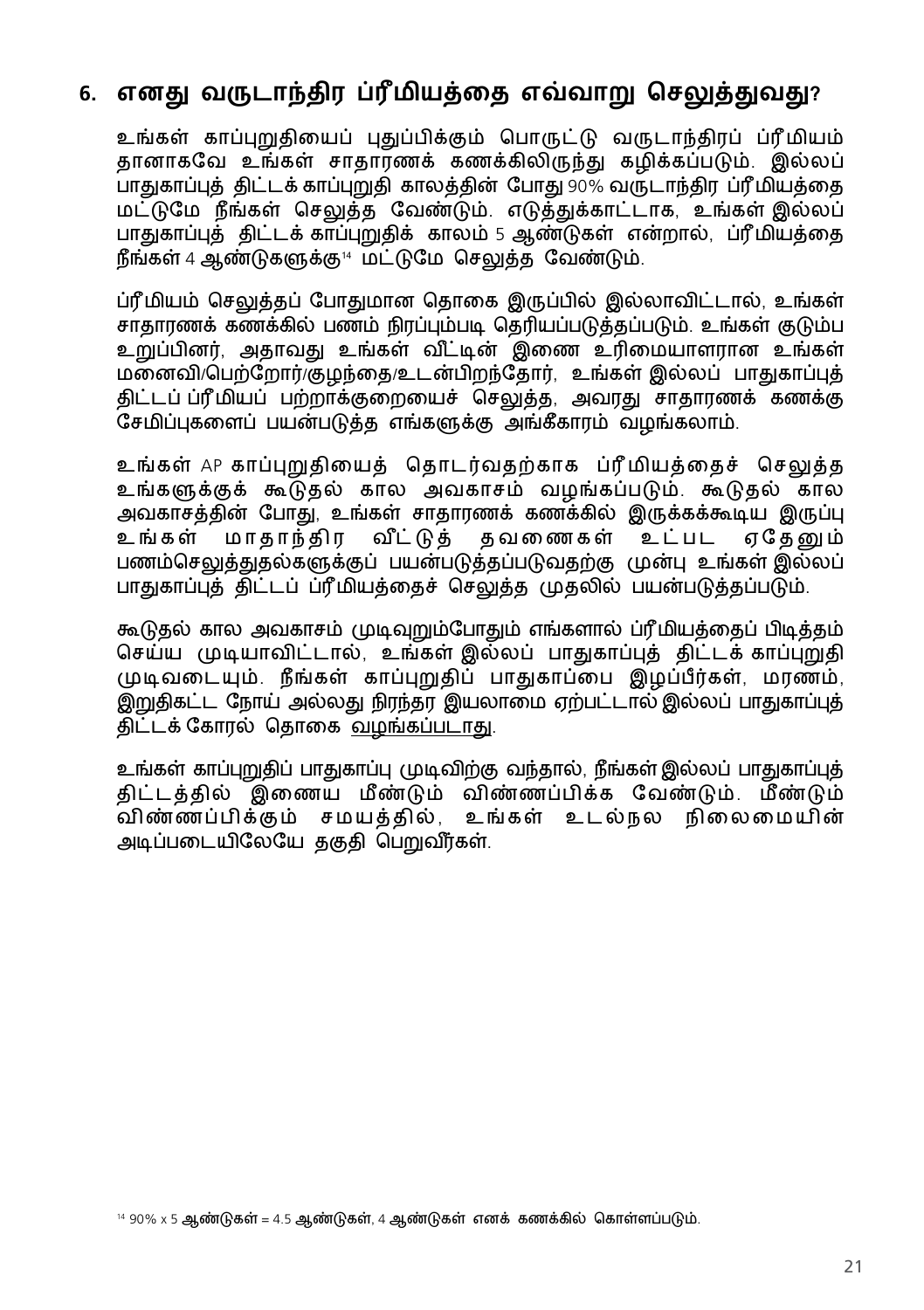#### **7. கோரலைப் பெறத் தகுதியானவர்கள் யார்?**

காப்புறுதித் திட்டம் நடப்பிலிருக்கும் காலத்தின்போது காப்புறுதியைப் பெற்ற நபருக்கு இறுகிகட்ட நோய் அல்லது நிரந்தா இயலாமை அல்லது இறப்பு ,<br>ஏற்பட்டதாக அங்கீகாரம் பெற்ற மருத்துவர்<sup>15</sup> மூலம் சான்றளிக்கப்பட்டால் AP காப்புறுதித் திட்டத்தின் கீழ் அவருக்கு உத்தரவாதத் தொகை வழங்கப்படும்.

இறுதிகட்ட நோய் என்பது 12 மாதங்களுக்குள் உறுப்பினருக்கு மரணத்தை .<br>ஏற்படுத்த வாய்ப்புள்ள ஒரு நோயைக் குறிக்கிறது. நிரந்தர இயலாமை எனக் குறிப்பிடப்படுவது:

- (i) நிரந்தரமாக வேலையை மேற்கொள்ள இயலாமையைக் குறிக்கிறது; அல்லது
- (ii) பின்வரும் ஏதேனும் உடற்பகுதியின் செயற்பாட்டில் நிரந்தர இயலாமை ஏற்படுவதைக் குறிக்கிறது:
	- இரு கண்கள்
	- இரண்டு கைகள் அல்லது கால்கள்
	- ஒரு கண் மற்றும் ஒரு கை அல்லது கால்

(i)-இன் கீழ் கோரல் தொகையைப் பெறுவதற்கான தகுதியை அடைய, உறுப்பினர் அவரது உடல் இயலாமையின் காரணமாக வேலைக்குச் செல்வதை நிறுத்தியிருக்க வேண்டும்.

இல்லப் பாகுகாப்பக் கிட்டப் பலன்களைக் கோருவுகற்கான ககுகியைக் தீர்மானிக்க உறுப்பினரின் மருத்துவரிடமிருந்து விளக்கமான மருத்துவ அறிக்கையைப் பெற வேண்டியிருக்கலாம். உறுப்பினரின் மருத்துவர் அங்கீகரிக்கப்பட்ட பட்டியலில் இல்லை என்றால், உறுப்பினரை மசேநி வாரியத்தின் மருத்துவர்கள் பரிசோதிக்க ஏற்பாடுகள் செய்யப்படலாம்.

இறந்தவரின் குடும்ப உறுப்பினர் அவரது Singpass மூலமாக (my cpf Online Services [> My Requests](https://www.cpf.gov.sg/esvc/web/services/myrequest/myrequestlanding) வழியாக) cpf.gov.sg தளத்தில் இல்லப் பாதுகாப்புத் திட்டக் கோரலைச் சமர்ப்பிக்கலாம்.

கோரல் அங்கீகரிக்கப்பட்டவுடன் உத்தரவாதத் தொகை வரையிலான நிலுவையில் உள்ள வீட்டுக் கடனை வீவக அல்லது அடமானதாரரிடம் நேரடியாக வழங்குவோம். உத்தரவாதத் தொகையானது நிலுவையில் உள்ள விட்டுக் கடனை விட அதிகமாக இருந்தால் 6 கூடுதலாக இருக்கும் தொகை காப்புறுதி பெற்ற உறுப்பினரின் சாதாரணக் கணக்கில் வரவு வைக்கப்படும்.

இறந்த உறுப்பினரின் சாதாரணக் கணக்கில் உள்ள இதர சேமிப்புகள் உட்பட அவரின் மசேநி சேமிப்பு, அவர் நியமனம் செய்த வாரிசுகளுக்கு வழங்கப்படும். மசேநி வாரிசுதாரர்கள் எவரும் நியமிக்கப்படாத பட்சத்தில், விருப்புறுதி இல்லா வாரிசுரிமைச் சட்டங்கள் அல்லது இஸ்லாமிய வாரிசுரிமைச் சட்டங்களின் கீழ் இறந்த உறுப்பினரின் மசேநி சேமிப்புகளைப் பொது அறங்காவலர் விநியோகிப்பார்.

<sup>15</sup> அங்கீகரிக்கப்பட்ட பட்டியலில் உள்ள மருத்துவர்கள் என்பவர்கள் அரசாங்கத்தால் மறுசீரமைக்கப்பட்ட மருத்துவமனைகள், பாலிக்ளினிக்களில் பணிபுரிபவர்கள் அல்லது நிபுணர்கள் ஆவர்.

<sup>16</sup> எடுத்துக்காட்டாக, நிலுவையில் உள்ள கடன் தொகையின் குறையும் விகிதம் HPS உத்தரவாதத் தொகை விகிதத்தை விட அதிகமாக இருக்கும்போது இது நிகழலாம்;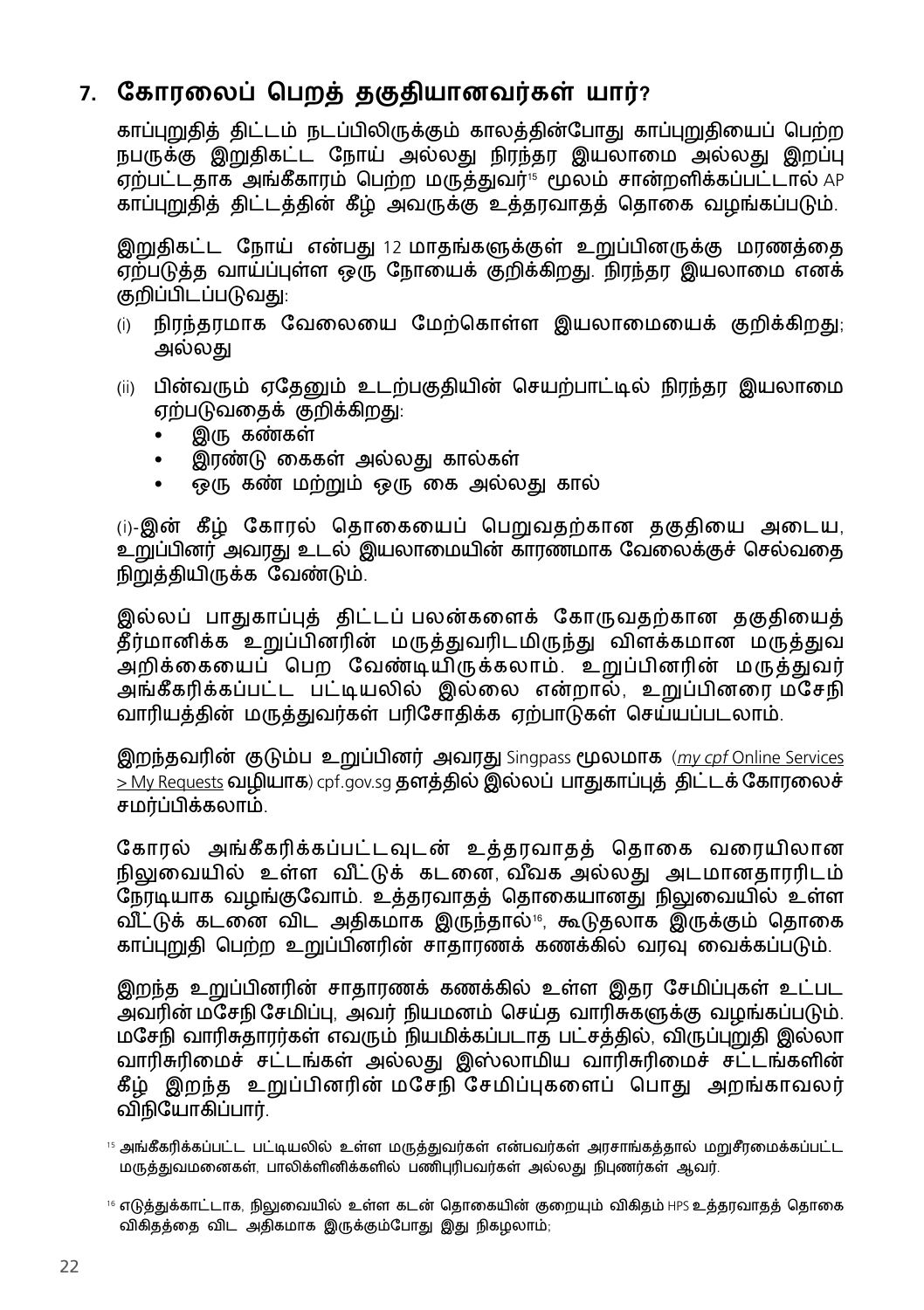#### **8. இல்லப் பாதுகாப்புத் திட்டக் கோரலுக்கான தகுதிகள் என்ன?**

காப்புறுதி பெற்ற ஓர் ஆண்டுக்குள் பின்வரும் நிகழ்வுகள் ஏற்பட்டால் கோரல் அனுகூலங்கள் வழங்கப்படாது:

- உறுப்பினர் தன்னைத் தானே காயப்படுத்திக் கொண்டால் அல்லது தற்கொலை செய்து கொண்டால்; அல்லது
- உறுப்பினர் மரண தண்டனைக்குரிய குற்றவாளியானால்; அல்லது
- உறுப்பினரின் கோரல் அவரது/அவளது குற்ற நடவடிக்கைகளினால் எழுந்த பட்சத்தில்.

பின்வரும் சூழ்நிலைகளிலும் கோரல் அனுகூலங்கள் வழங்கப்படாது:

- இல்லப் பாதுகாப்புத் திட்டம் காப்புறுதி காலம் தொடங்குவதற்கு முன்னரே உறுப்பினர் நல்ல உடல்நலத்துடன் இல்லை எனத் தெரியவந்தால்; அல்லது
- உறுப்பினர் தவறான அல்லது பொய்யான தகவல்களை வழங்கினார் எனத் தெரிய வந்தால்; அல்லது
- உறுப்பினரின் கோரல் போர்கள் அல்லது போராட்ட நடவடிக்கைகள் அல்லது ஏதேனும் கலவரத்தில் பங்கேற்றதன் காரணமாக எழுந்தது எனத் தெரிய வந்தால்.

#### **9. 65 வயதிற்குப் பிறகு எனது AP காப்புறுதி என்னவாகும்?**

உங்கள் விட்டுக் கடனைத் திருப்பிச் செலுத்தும் வரை அல்லது நீங்கள் 65 வயதை அடையும் வரை, இவற்றுள் எது முந்தையதோ, அதுவரை காப்புறுதிப் பாதுகாப்பை பெறுவீர்கள். 65 வயதைக் கடந்த பிறகு நிலுவையில் உள்ள கடன்களுக்கு AP காப்புறுதியைப் பெற முடியாது.

இந்தச் சிற்றேடு பொதுவான தகவல்களுக்கு மட்டுமே ஆகும்.

இல்லப் பாதுகாப்புத் திட்டம் பற்றிய மேல்விவரங்களுக்கு, cpf.gov.sg [CPF Schemes > Housing > [Home Protection Scheme](https://www.cpf.gov.sg/members/schemes/schemes/housing/home-protection-scheme)] என்னும் தளத்தைப் பார்வையிடவும்.

இல்லப் பாதுகாப்புத் திட்டத்திலிருந்து விலக்கு அல்லது உங்கள் இல்லப் பாதுகாப்புத் திட்டக் காப்புறுதியை நிறுத்துதல் போன்ற இல்லப் பாதுகாப்புத் திட்டம் தொடர்பான விண்ணப்பங்களுக்கு, உங்கள் Singpass மூலமாக (*[my cpf](https://www.cpf.gov.sg/esvc/web/services/myrequest/myrequestlanding)* [Online Services > My Requests\)](https://www.cpf.gov.sg/esvc/web/services/myrequest/myrequestlanding) cpf.gov.sg என்னும் தளத்தைப் பார்வையிடவும்.

இல்லப் பாதுகாப்புத் திட்டம் பற்றிய கேள்விகளுக்கு, 1800 227 1188 என்ற எண்ணை அழைக்கவும்.